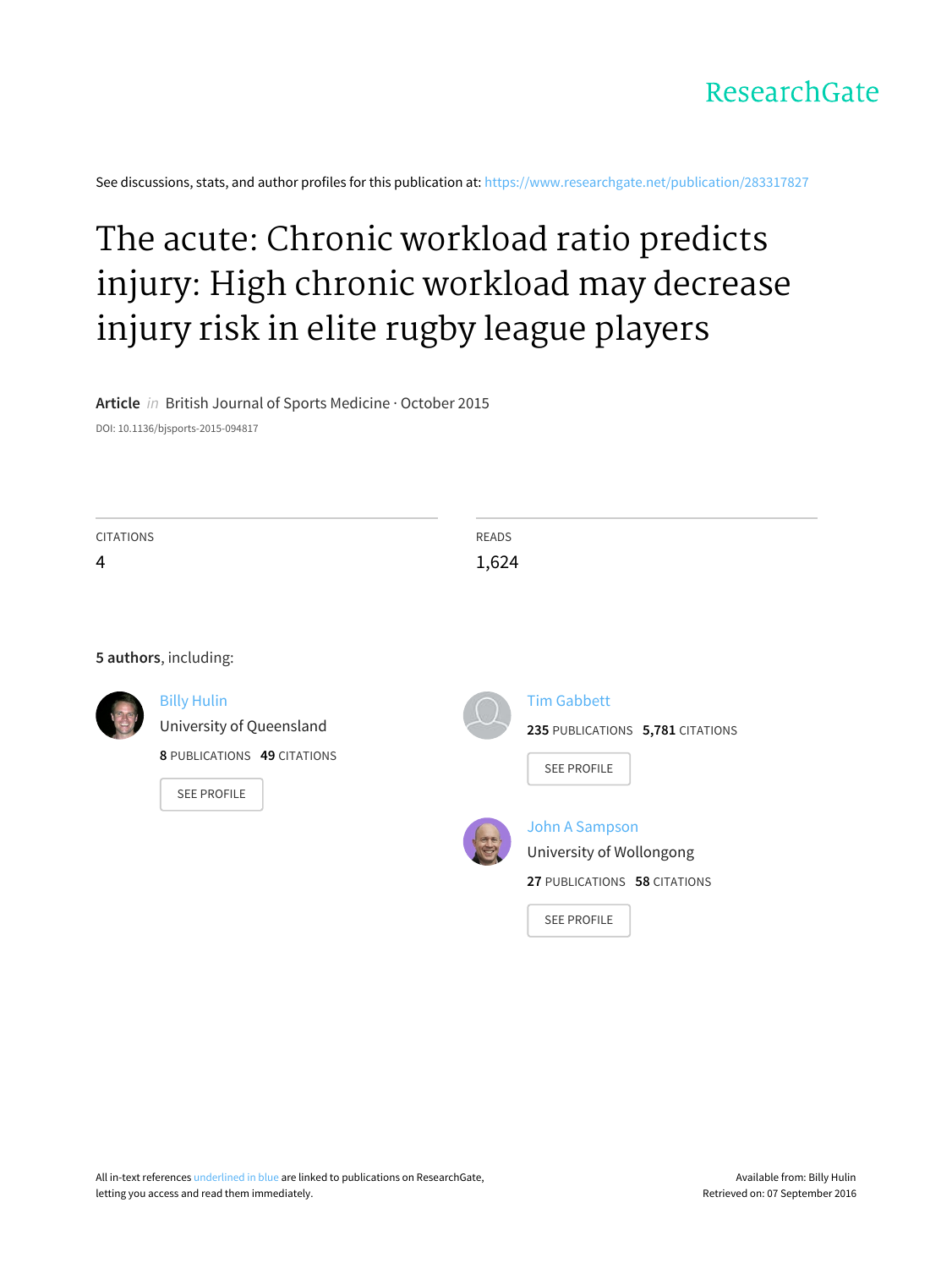## The acute:chronic workload ratio predicts injury: high chronic workload may decrease injury risk in elite rugby league players

Billy T Hulin,<sup>1,2</sup> Tim J Gabbett,<sup>3,4</sup> Daniel W Lawson,<sup>2</sup> Peter Caputi,<sup>5</sup> John A Sampson<sup>1</sup>

## ABSTRACT

1 Centre for Human and Applied Physiology, School of Medicine, University of Wollongong, Wollongong, New South Wales, Australia 2 Performance Department, St. George Illawarra Dragons Rugby League Football Club, Wollongong, New South Wales, Australia <sup>3</sup>School of Exercise Science, Australian Catholic University, Brisbane, Queensland, Australia 4 School of Human Movement Studies, University of Queensland, Brisbane. Queensland, Australia 5 School of Psychology, University of Wollongong, Wollongong, New South Wales, Australia

#### Correspondence to

Billy T Hulin, Centre for Human and Applied Physiology, School of Medicine, University of Wollongong, Wollongong, NSW 2522, Australia; billyhulin@hotmail.com

Accepted 3 October 2015

To cite: Hulin BT, Gabbett TJ, Lawson DW, et al. Br J Sports Med Published Online First: [please include Day Month Year] doi:10.1136/bjsports-2015-094817

Aim Investigate whether acute workload (1 week total distance) and chronic workload (4-week average acute workload) predict injury in elite rugby league players. **Methods** Data were collected from 53 elite players over two rugby league seasons. The 'acute:chronic workload ratio' was calculated by dividing acute workload by chronic workload. A value of greater than 1 represented an acute workload greater than chronic workload. All workload data were classified into discrete ranges by z-scores.

Results Compared with all other ratios, a very-high acute: chronic workload ratio ( $\geq$ 2.11) demonstrated the greatest risk of injury in the current week (16.7% injury risk) and subsequent week (11.8% injury risk). High chronic workload (>16 095 m) combined with a veryhigh 2-week average acute:chronic workload ratio  $(≥1.54)$  was associated with the greatest risk of injury (28.6% injury risk). High chronic workload combined with a moderate workload ratio (1.02–1.18) had a smaller risk of injury than low chronic workload combined with several workload ratios (relative risk range from 0.3 to  $0.7\times/1.4$  to 4.4; likelihood range=88–94%, likely). Considering acute and chronic workloads in isolation (ie, not as ratios) did not consistently predict injury risk.

Conclusions Higher workloads can have either positive or negative influences on injury risk in elite rugby league players. Specifically, compared with players who have a low chronic workload, players with a high chronic workload are more resistant to injury with moderate-low through moderate-high (0.85–1.35) acute:chronic workload ratios and less resistant to injury when subjected to 'spikes' in acute workload, that is, very-high acute:chronic workload ratios ∼1.5.

## INTRODUCTION

Injuries commonly occur in team sports $1-4$  $1-4$  and negatively influence team success in domestic $5/6$ and continental<sup>[7](#page-6-0)</sup> competitions. High training and match-play workloads increase injury likelihood in team sports.<sup>8</sup> <sup>9</sup> However, physical attributes such as higher aerobic capacity, prolonged high-intensity running ability, and greater body mass index, improve with increases in workload $10-13$  $10-13$  and decrease injury likelihood.<sup>[14](#page-6-0)-16</sup> Consequently, the optimal workload that improves fitness, without increasing the likelihood of injury is of great importance to coaches and clinicians.<sup>1</sup>

Workload-injury investigations in team sports typically quantify workload in absolute terms (eg, the workload performed in a week vs injury).<sup>8 9 18</sup>

However, workload-performance investigations have examined absolute workload performed in 1 week (referred to as acute workload) relative to 4-week chronic workload (ie, 4-week average acute workload).<sup>[19](#page-6-0)–21</sup> The logic behind this comparison of workloads is the provision of a workload index, which provides an indication of whether the athlete's recent acute workload is greater, less than or equal to the workload that the athlete has been prepared for during the preceding chronic period. We refer to this method as the acute:chronic workload ratio.

Using the acute:chronic workload ratio concept, we demonstrated that the risk of cricket fast bowlers sustaining an injury increased threefold when acute bowling workloads were double chronic bowling workloads (ie, an acute:chronic workload ratio  $\geq$ 2).<sup>22</sup> Also, higher chronic workload protected against injury. However, the physical demands of cricket differ from many high-intensity, intermittent football codes. $23$  The acute:chronic workload ratio, which compares the size of acute workload relative to chronic workload has not been used to investigate the workload-injury relationship in a team sport other than cricket. Furthermore, no study has investigated the influence of changes in acute workload when players have been exposed to either high or low chronic workloads.

Global positioning systems (GPS) data provides a major advancement in the ability of scientists, coaches and clinicians to monitor individual athlete's workloads even in the team sport setting. $24-31$  To our knowledge, no research has investigated if the comparison of acute and chronic workloads derived from GPS is associated with injury in either the current week, subsequent week, or as an average over 2 weeks, in elite team sport athletes.  $18$ Therefore, we investigated whether distance covered, measured by GPS and calculated as an acute:chronic workload ratio predicted injury in elite rugby league players.

#### METHODS **Participants**

Fifty-three players (mean $\pm$ SD age, 23.4 $\pm$ 3.5 years) from one elite rugby league club participated in this study over two Australian National Rugby League seasons. Of the two seasons, 20 (38%) participants competed in both seasons and 33 (62%) participants competed in one season—equating to a total of 73 individual seasons of rugby league. Each season consisted of a 13-week pre-season period

Hulin BT, et al. Br J Sports Med 2015; 0:1-7. doi:10.1136/bjsports-2015-094817 BAsem **BM [Cop](http://bjsm.bmj.com)yright Article author (or their employer) 2015. Produced by BMJ Publishing Group Ltd under li[cenc](http://www.basem.co.uk/)e.**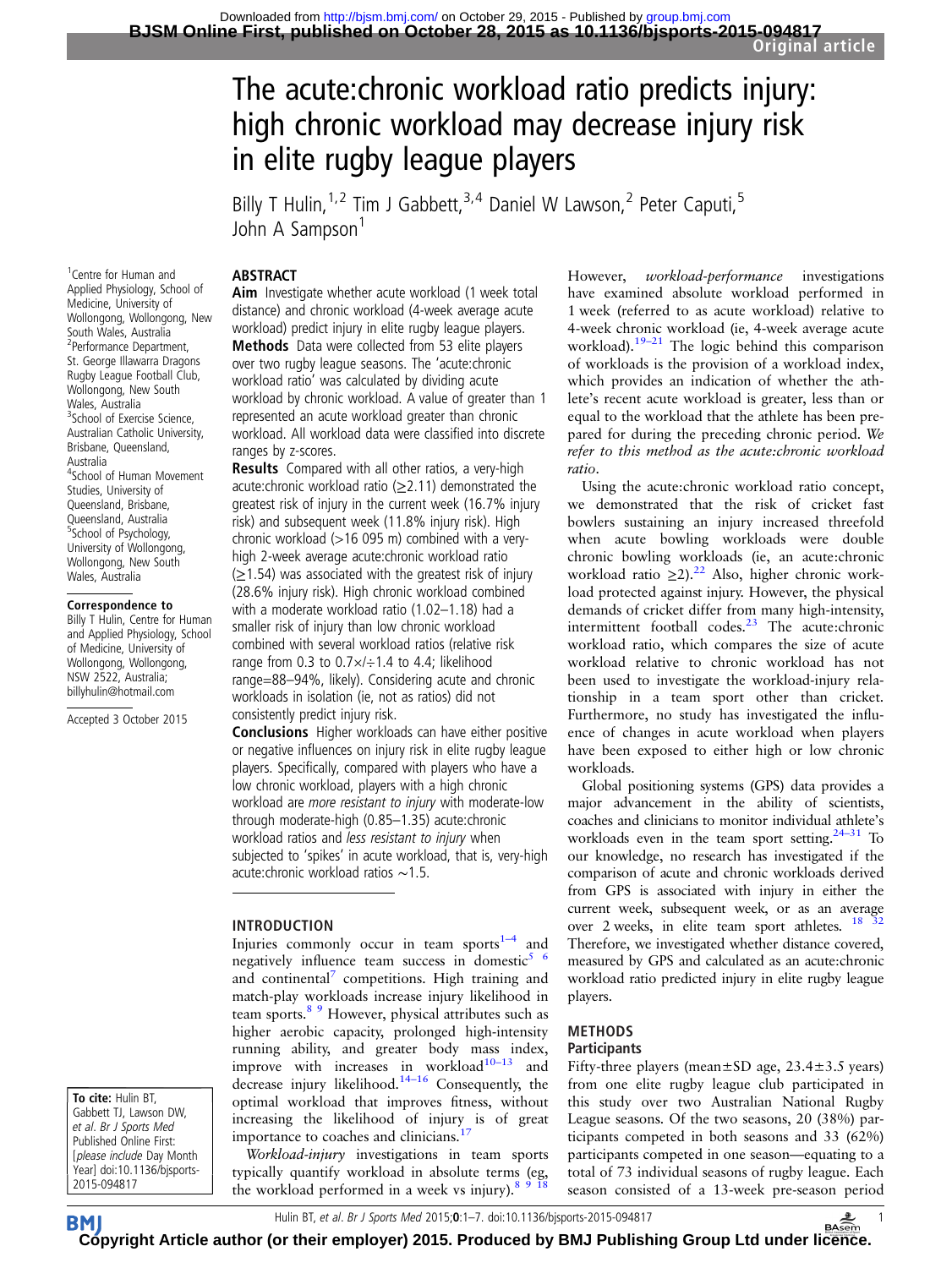## Original article

followed by 27 weeks of competition. All participants provided written consent and received a clear explanation of the study. All experimental procedures were approved by the Institutional Review Board for Human Investigation.

## Quantifying workload

Workload was defined as absolute total distance (m) covered during all field training sessions and matches and was measured via GPS (GPSports, SPI-HPU 5 Hz (interpolated 15 Hz), Canberra, Australia). The GPS equipment used in this study is accurate and reliable for measuring total distance covered.<sup>33</sup> <sup>34</sup> This equipment presents challenges when measuring accelerations, decelerations,  $35$  high-speed running  $34$   $36$  and collisions.  $37$ Therefore, total distance was the only variable included in this study.[38](#page-7-0)

Our analysis included all field training sessions and matches throughout the 2013 and 2014 seasons. A total of 8177 individual files consisting of 6777 training session files and 1400 match files were used.

## Definition of injury

Injury records were updated and maintained by the club's senior physiotherapist. An injury was defined as any time-loss injury that resulted in a player being unable to complete full training

or missing match time.<sup>[39](#page-7-0)</sup> Thus, our definition of injury included both 'acute' and 'overuse' injuries.

#### Data analysis

Data were categorised into weekly blocks from Monday to Sunday. One-week total distance covered represented acute workload. Chronic workload was calculated as the 4-week rolling average acute workload. Skewness and kurtosis indices were explored using SPSS and data demonstrated normal distribution. The acute:chronic workload ratio was calculated by dividing the acute workload by the chronic workload—providing the relative size of acute workload compared with chronic workload. A value of greater than 1 represents an acute workload greater than chronic workload and vice versa.

Workload classifications consisting of very-low through veryhigh were created according to z-scores.<sup>40 41</sup> These classifications are displayed in table 1. Absolute workload and relative workload ratios are different variables and may display a different amount of variation. This could explain the asymmetrical z-scores for very-low through very-high acute:chronic workload ratios.

Training weeks in which players performed a chronic workload below a z-score of -2 (very-low) were removed from the analysis of acute:chronic workload ratios.<sup>[22](#page-6-0)</sup> This removal

Table 1 Workload classifications and boundaries for: (A) acute workloads, (B) chronic workloads, (C) acute:chronic workload ratios overall, and (D) acute:chronic workload ratios combined with low (<16 095 m), and high (>16 095 m) chronic workloads

| (A) Acute workload               | z-Score            | Current and Subsequent week (m)    | Two-week average (m)                |
|----------------------------------|--------------------|------------------------------------|-------------------------------------|
| Very-low                         | $\le -2.00$        | $\leq 3268$                        | $\leq$ 5020                         |
| Low                              | $-1.99$ to $-1.00$ | 3269-9624                          | 5021-10 351                         |
| Moderate-low                     | $-0.99$ to $-0.01$ | 9625-16 000                        | 10 352-15 668                       |
| Moderate-high                    | 0.00 to 0.99       | 16 001-22 364                      | 15 669-20 966                       |
| High                             | 1.00 to 1.99       | 22 365-28 797                      | 20 967-26 265                       |
| Very-high                        | $\geq$ 2.00        | $\geq$ 28 798                      | $\geq$ 26 266                       |
| (B) Chronic workload             |                    |                                    |                                     |
| Very-low                         | $\le -2.00$        | $\leq 6955$                        | $\leq 6675$                         |
| Low                              | $-1.99$ to $-1.00$ | 6956-11 343                        | 6676-11 074                         |
| Moderate-low                     | $-0.99$ to $-0.01$ | 11 343-15 729                      | 11 075 -15 526                      |
| Moderate-high                    | 0.00 to 0.99       | 15 730-20 116                      | 15 527 -19 995                      |
| High                             | 1.00 to 1.99       | 20 117-24 503                      | 19 996 -24 449                      |
| Very-high                        | >2.00              | $\geq$ 24 504                      | $\geq$ 24 450                       |
| (C) Acute:chronic workload ratio |                    | <b>Current and Subsequent week</b> | Two-week average                    |
| Very-low                         | $\le -2.00$        | $\leq 0.30$                        | $\leq 0.45$                         |
| Low                              | $-1.99$ to $-1.00$ | $0.31 - 0.66$                      | $0.46 - 0.74$                       |
| Moderate-low                     | $-0.99$ to $-0.01$ | $0.67 - 1.02$                      | $0.75 - 1.01$                       |
| Moderate                         | 0.00 to 0.99       | $1.03 - 1.38$                      | $1.02 - 1.30$                       |
| Moderate-high                    | 1.00 to 1.99       | $1.39 - 1.74$                      | $1.31 - 1.58$                       |
| High                             | 2.00 to 2.99       | $1.75 - 2.10$                      | $1.59 - 1.87$                       |
| Very-high                        | $\geq$ 3.00        | $\geq$ 2.11                        | $\geq$ 1.88                         |
| (D) Acute:chronic workload ratio |                    | Combined with low chronic workload | Combined with high chronic workload |
| Very-low                         | $\le -2.00$        | $\leq 0.30$                        | $≤0.66$                             |
| Low                              | $-1.99$ to $-1.00$ | $0.31 - 0.66$                      | $0.67 - 0.84$                       |
| Moderate-low                     | $-0.99$ to $-0.01$ | $0.67 - 1.02$                      | $0.85 - 1.01$                       |
| Moderate                         | 0.00 to 0.99       | $1.03 - 1.37$                      | $1.02 - 1.18$                       |
| Moderate-high                    | 1.00 to 1.99       | $1.38 - 1.74$                      | $1.19 - 1.35$                       |
| High                             | 2.00 to 2.99       | $1.75 - 2.16$                      | $1.36 - 1.53$                       |
| Very-high                        | >3.00              | $\geq$ 2.17                        | $\geq 1.54$                         |
|                                  |                    |                                    |                                     |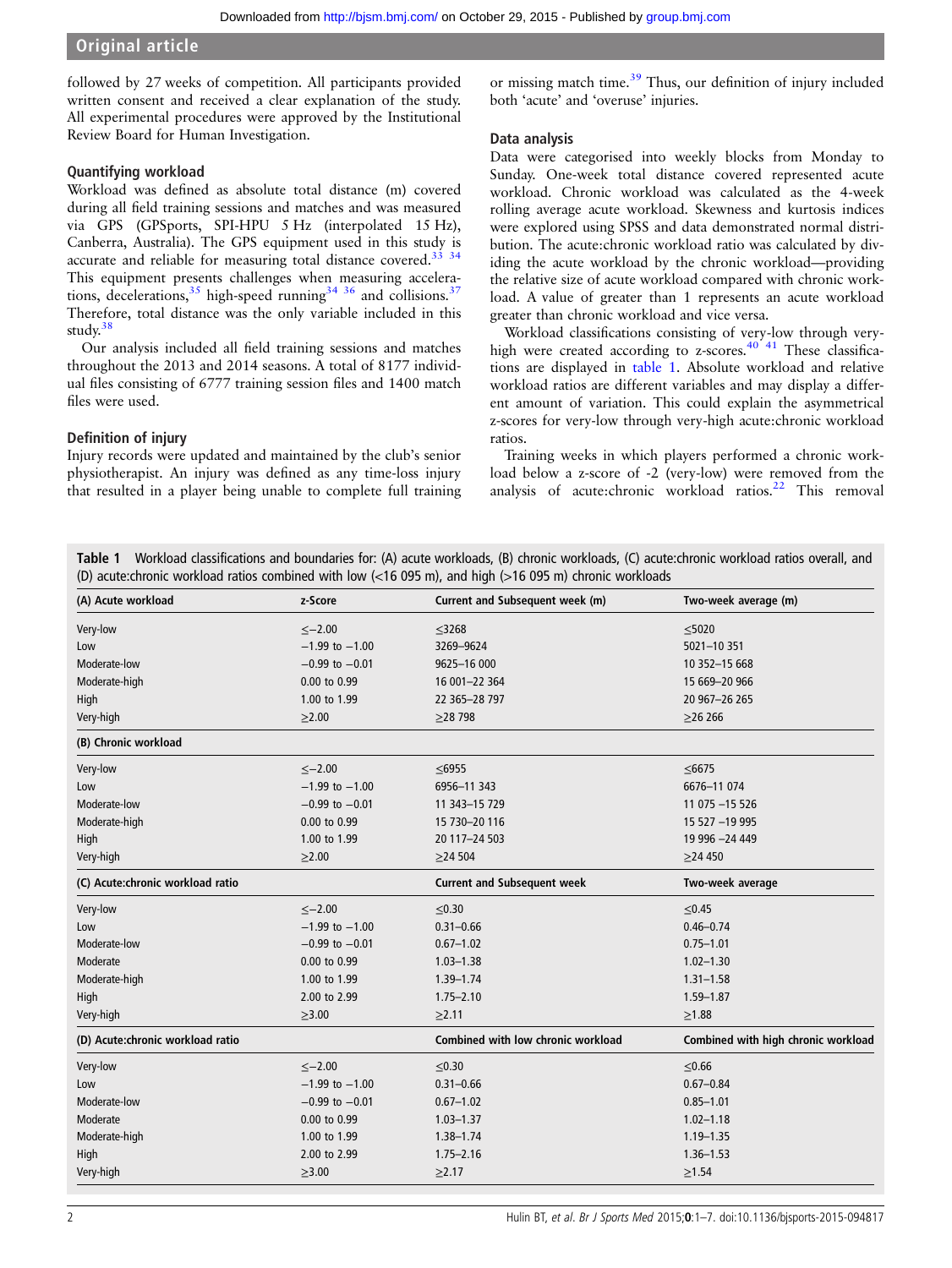equated to 3.8% of the data set (86 of 2292 individual training weeks). This was performed so that a small increase in acute workload at very-low chronic workload would not be considered. That is, a player who had been subjected to an acute workload of 3000 m, whilst having a chronic workload of 1000 m, would have a very-low (2000 m) absolute increase in workload but this would represent a very-high acute:chronic workload ratio.[22](#page-6-0) These very low workloads remained in the data set for the independent comparison of injury with absolute workloads.

The second aim of the present study was to investigate injury risk relative to the acute:chronic workload ratio when chronic workload is high, and when chronic workload is low. As such, chronic workloads were dichotomised by the median score (16 095 m) and injury-workload relationships between acute: chronic workload ratios combined with high, and low chronic workloads were calculated.

## Statistical analysis

The risk of injury $\pm$ 90% CI was calculated for the week that the workload occurred (current week), the following week (subsequent week), and for the average workload over the current and previous week (2-week average). Injury risks were calculated as the number of injuries sustained relative to the number of expo-sures to each workload classification.<sup>[22](#page-6-0)</sup>  $38$  Null-hypothesis testing was conducted using a binary logistic regression model with injury/no injury as the dependent variable. Acute workload, chronic workload, and acute:chronic workload ratios were independently modelled as predictor variables. Relative risk  $(RR) \times$ /÷90% CI were calculated to determine which workload variables increased (RR  $>1$ ) or decreased (RR  $<1$ ) the risk of injury.<sup>[38](#page-7-0)</sup> Owing to the inability of RR to provide  $\pm$ 90% CI, the square root of (upper CI/lower CI) provided a  $\times$ /÷90% CI.<sup>[42](#page-7-0)</sup>

Results of clinical and practical significance can be overlooked due to non-significant (p>0.05) null-hypothesis tests, which fail to adequately deal with the real-world importance of an effect.<sup>[43 44](#page-7-0)</sup> As such, the p value derived from binary logistic regression and the value of the RR between groups were used to calculate the probabilities that the true effect was harmful, trivial and beneficial. $42$  These values were reported in quantitative and qualitative terms according to the following:  $\geq 5\%$ , unlikely;  $\geq$ 25%, possibly;  $\geq$ 75%, likely;  $\geq$ 95%, very likely.<sup>[43 44](#page-7-0)</sup> Practical significance occurred when the probability that the true effect was either harmful or beneficial was  $\geq 75\%$ , likely.<sup>[44](#page-7-0)</sup>

## RESULTS

A total of 205 injuries (20.2/1000 h) were recorded. The most common sites of injury were the thigh (23.4%), knee (13.2%), and ankle (11.7%).

#### Acute, and chronic workloads

In the current week, a very-high acute workload  $(\geq 28798 \text{ m})$ was associated with an increased risk of injury, compared with all other acute workloads (RR range from 1.9 to  $13.9\times/ \div 1.9$ to 2.2; likelihood range=86–98%, likely–very likely), table 2. There were no differences in injury risk among any chronic workload categories (RR range from 0.6 to  $1.3 \times 1 + 1.0$  to 15.8; likelihood range=16–63%, unlikely–possibly), table 3.

## Acute:chronic workload ratio

In the current week, a very-high acute:chronic workload ratio  $(\geq 2.11)$  was associated with an injury risk that was: (1) 6.9 times greater than a very-low ratio of  $\leq 0.30$  (RR=6.9×/÷1.7; likelihood=98%, very likely), (2) 3.4 times greater than a low ratio of 0.31–0.66 (RR=3.4 $\times$ /÷2.0; likelihood=97%, very

Table 2 Relationships between acute workload and the risk of injury (±90% CI) during the current week, subsequent week, and with 2-week average acute workloads

| Risk of injury $(\%) \pm 90\%$ CI |                     |                 |                  |  |
|-----------------------------------|---------------------|-----------------|------------------|--|
| Acute workload                    | <b>Current week</b> | Subsequent week | Two-week average |  |
| Very-low                          | $1.5+2.4*$          | $8.0 + 5.2$     | $2.2 + 2.5$      |  |
| Low                               | $6.0 + 2.2$         | $10.3 + 2.8$    | $5.8 + 2.3$      |  |
| Moderate-low                      | $9.9 + 1.9$         | $6.9 + 1.7$     | $8.8 + 1.8$      |  |
| Moderate-high                     | $8.4 \pm 1.5$       | $11.0 + 1.8$    | $9.2 + 1.6$      |  |
| High                              | $8.0 + 2.3$         | $6.9 \pm 2.2$   | $8.0 + 2.4$      |  |
| Very-high                         | $18.8 \pm 16.1$     | $0.0 + 0.0$     | $6.3 \pm 10.0$   |  |

\*Very likely (≥95%) decreased risk of injury than moderate-low through very-high in the current week.

†Likely (≥75%) decreased risk of injury than 2-week average categories moderate-low through very-high.

‡Likely (≥75%) decreased risk of injury than 2-week average acute workload

categories moderate-low and moderate-high.

§Very likely (≥95%) and likely (≥75%) decreased risk of injury in the subsequent week compared with moderate-high and low.

¶Very likely (≥95%) greater injury risk in the current week than very-low and low, and likely (≥75%) greater injury risk in the current week than moderate-low through high.

likely), (3) 2.3 times greater than a moderate ratio of 1.03–1.38  $(RR=2.3\times/3.4;$  likelihood=91%, likely), and (4) double that of a high ratio of  $1.75-2.10$  (RR= $2.0 \times 17.2$ ; likelihood=77%, likely), [table 4](#page-4-0).

A very-high 2-week average acute:chronic workload ratio  $(\geq 1.88)$  was associated with a risk of injury that was: (1) 2.2 times greater than a low ratio of  $0.46-0.74$  (RR= $2.2 \times 7 + 4.9$ ; likelihood=87%, likely), (2) 1.9 times greater than a moderatelow ratio of  $0.75-1.01$  (RR= $1.9 \times / \div 5.5$ ; likelihood=83%, likely), and (3) 2.4 times greater than a moderate ratio of 1.02– 1.30 (RR= $2.4 \times / \div 3.0$ ; likelihood=92%, likely), [table 4.](#page-4-0) In the subsequent week, a very-high acute:chronic workload ratio demonstrated a 10-fold increase in injury risk compared with a very-low ratio (RR=9.8×/ $\div$ 3.6; likelihood=97%, very likely), [table 4.](#page-4-0)

A high chronic workload (>16 095 m) combined with a veryhigh two-week average acute:chronic workload ratio  $(≥1.54)$ was associated with a greater risk of injury than a high chronic workload combined with the following workload ratios: low  $(0.67-0.84 \quad (RR=3.0 \times )\div 4.3;$  likelihood=92%, likely)), moderate-low  $(0.85-1.02 \text{ (RR=3.8×/÷2.3}; \text{ likelihood=96}\%)$ , very likely)), moderate  $(1.02-1.18$   $(RR=4.6\times/+1.8;$  likelihood=98%, very likely)), moderate-high (1.19–1.35

Table 3 Relationships between chronic workload and the risk of injury  $(\pm 90\%$  CI) during the current week, subsequent week, and with 2-week average chronic workloads

| Risk of injury $(\%) \pm 90\%$ CI |                 |                           |                     |
|-----------------------------------|-----------------|---------------------------|---------------------|
| Chronic<br>workload               | Current<br>week | <b>Subsequent</b><br>week | Two-week<br>average |
| Very-low                          | $4.7 + 3.7$     | $8.9 + 5.3$               | $6.6 + 4.7$         |
| Low                               | $8.6 + 3.2$     | $8.8 + 3.3$               | $8.1 \pm 3.1$       |
| Moderate-low                      | $10.8 + 1.9$    | $9.2 + 1.8$               | $9.4 + 1.8$         |
| Moderate-high                     | $7.8 + 1.6$     | $8.7 + 1.7$               | $8.7 + 1.6$         |
| High                              | $8.5 + 2.6$     | $7.4 \pm 2.4$             | $8.5 + 2.5$         |
| Very-high                         | $0.0 + 0.0$     | $9.1 \pm 14.3$            | $0.0 + 0.0$         |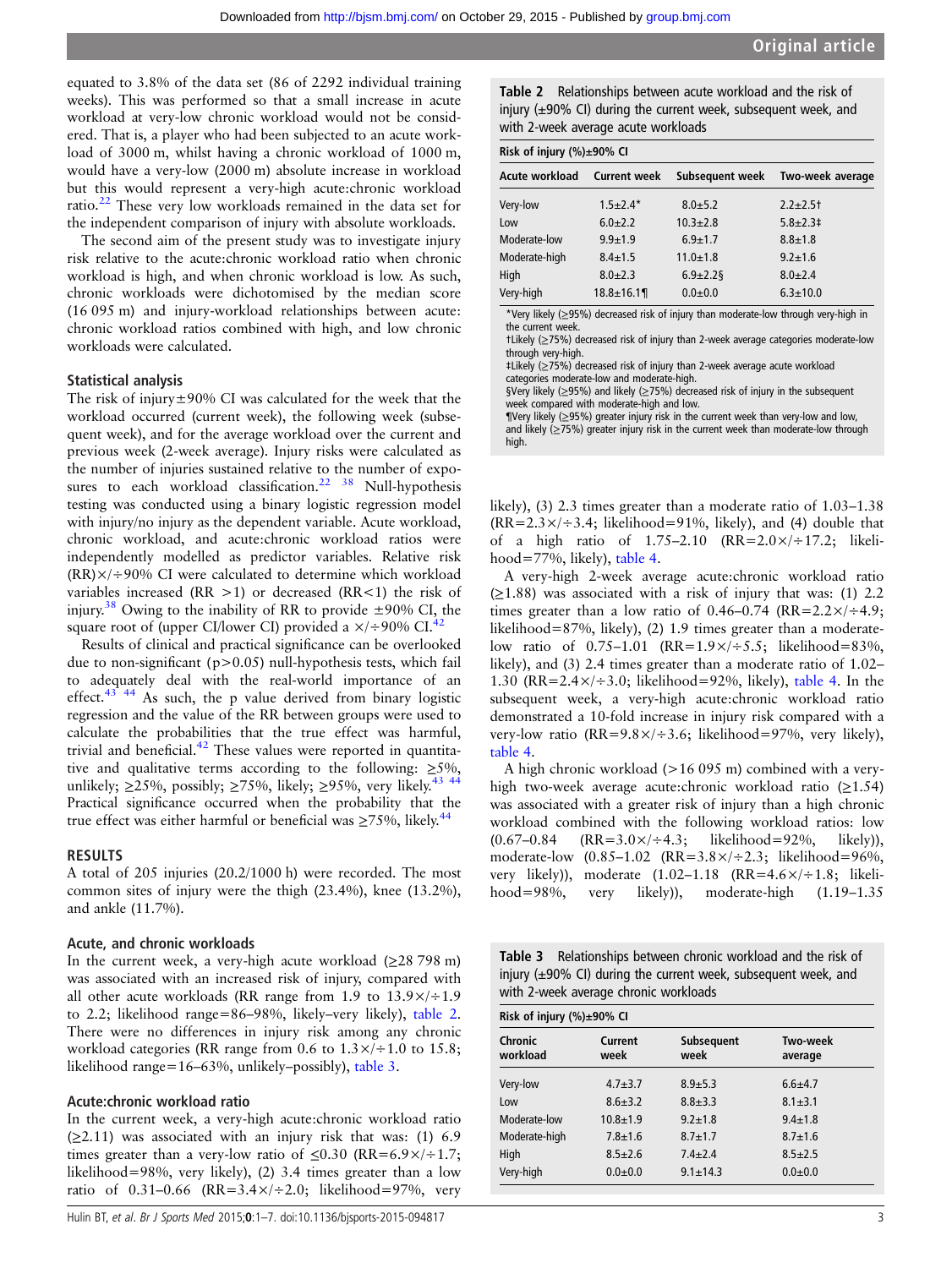<span id="page-4-0"></span>Table 4 Relationships between acute:chronic workload ratios and the risk of injury  $(\pm 90\% \text{ Cl})$  in the current and subsequent weeks, and with 2-week average acute:chronic workload ratios

| Risk of injury $(\%) \pm 90\%$ CI |                 |                           |                            |
|-----------------------------------|-----------------|---------------------------|----------------------------|
| Acute:chronic<br>workload ratio   | Current<br>week | <b>Subsequent</b><br>week | <b>Two-week</b><br>average |
| Very-low                          | $2.4 + 2.8*$    | $1.2 + 2.0*$              | $0.0 + 0.0$                |
| Low                               | $5.0 + 2.5$     | $8.9 + 3.4$               | $7.6 + 3.1$                |
| Moderate-low                      | $10.2 + 1.9$    | $7.8 + 1.6$               | $8.9 + 1.6$                |
| Moderate                          | $7.2 + 1.5$     | $7.8 + 1.6$               | $6.9 + 1.6$                |
| Moderate-high                     | $10.9 + 3.6$    | $10.5 + 3.7$              | $13.0 + 4.3$               |
| High                              | $8.3 + 7.6$     | $8.1 \pm 7.4$             | $11.8 + 7.4$               |
| Very-high                         | $16.7 \pm 14.4$ | $11.8 + 12.9$             | $16.7 \pm 14.4$            |

\*Very likely (≥95%) and likely (≥75%) decreased risk of injury in the current and subsequent week than all other acute:chronic workload ratios.

†Very likely (≥95%) and likely (≥75%) increased risk of injury compared with low, moderate-low and moderate 2-week average.

‡Likely (≥75%) greater risk of injury than a moderate 2-week average.

§Very likely (≥95%) greater risk of injury than low, and very-low in the current week. Likely  $(≥75%)$  greater injury risk than moderate and high in the current week. ¶Likely (≥75%) greater risk of injury than low, moderate-low and moderate 2-week average.

 $(RR=4.0\times/2.6;$  likelihood=96%, likely)), and high (1.36– 1.53 (RR=2.4×/÷16.3; likelihood=82%, likely)), table 5.

[Table 6](#page-5-0) displays the differences in injury risk among acute: chronic workload ratios combined with high chronic workloads, and low chronic workloads.

A low chronic workload (<16 095 m) combined with a veryhigh two-week average acute:chronic workload ratio  $(≥2.17)$ was associated with greater injury risks than a low chronic workload combined with the following workload ratios: low  $(0.31-0.66 \t (RR=2.3 \times 4.9.8; \t likelihood=84\%, \t likely)),$ moderate-low (0.67–1.02 (RR=1.8×/÷13.5; likelihood=75%, likely)), moderate (1.03–1.37 (RR=2.0×/÷11.7; likelihood=79%, likely)), and high (1.75–2.16 (RR=3.1×/÷55.5; likelihood=81%, likely)), table 5.

## **DISCUSSION**

In this first study to investigate injury risk relative to the comparison of GPS derived acute and chronic workloads, we found

| <b>Table 5</b> Relationships among risk of injury $(\pm 90\% \text{ Cl})$ and 2-week |
|--------------------------------------------------------------------------------------|
| average acute: chronic workload ratios combined with low                             |
| $\approx$ (<16 095 m) chronic workload, and high (>16 095 m) chronic<br>workload     |

| Risk of injury $(\%) \pm 90\%$ CI |                                              |                                        |
|-----------------------------------|----------------------------------------------|----------------------------------------|
| Acute:chronic<br>workload ratio   | <b>Combined with low</b><br>chronic workload | Combined with high<br>chronic workload |
| Very-low                          | $0.0 + 0.0$                                  | $0.0 + 0.0$                            |
| Low                               | $7.8 + 4.1$                                  | $9.6 + 4.1$                            |
| Moderate-low                      | $10.0 + 2.5$                                 | $7.5 + 2.2$                            |
| Moderate                          | $9.3 + 2.6$                                  | $6.2 + 2.2$                            |
| Moderate-high                     | $11.0 + 4.9$                                 | $7.1 \pm 4.0$                          |
| High                              | $5.9 + 7.3$                                  | $12.0 \pm 10.7$                        |
| Very-high                         | $18.2 \pm 14.9*$                             | $28.6 \pm 18.1$ †                      |

\*Likely (≥75%) greater risk of injury than a low chronic workload combined with a low, moderate-low, moderate, and high.

†Very likely (≥95%) greater risk of injury than high chronic workload combined with moderate-low, moderate, and moderate-high.

that a ratio of acute and chronic workloads predicted injury in elite rugby league players. This ratio indicates how the player's recent acute workload compares with the work completed during the preceding chronic period. We refer to this model as the acute:chronic workload ratio.

The value of our model is represented firstly by a very-high acute:chronic workload ratio demonstrating a greater risk of injury than all other workload ratios in the current week, subsequent week, and 2-week average. Second, the relationships between injury risk and acute, and chronic workloads in isolation were less consistent. For example, a very high acute workload was associated with an increased injury risk in the current week, yet no injuries were sustained in the subsequent week, and no injury-workload relationships were observed between a very-high 2-week average acute workload and moderate-low to high 2-week average acute workloads. Furthermore, no injuryworkload relationships were found among any isolated chronic workload categories. Collectively these findings demonstrate that the acute:chronic workload ratio is a greater predictor of injury than either acute or chronic workload in isolation.

The workload-injury paradox: higher chronic workload protects against injury when acute workload is similar to chronic workload.

A novel finding of this study was that a high chronic workload combined with moderate, and moderate-high workload ratios had a smaller risk of injury than a low chronic workload combined with several acute:chronic workload ratios. Others have demonstrated that rugby league players with greater aerobic capacity<sup>[14](#page-6-0)</sup> and prolonged high-intensity running ability<sup>[15](#page-6-0)</sup> have a decreased risk of injury. Potentially, players in the current study who achieved a higher chronic workload may have improved the physical attributes associated with decreased injury risk. Additionally, coaches and clinicians perceive excessive fatigue, and low levels of fitness to be important factors that increase injury risk in team sport athletes; $17$  higher levels of fitness reduce post-match neuromuscular fatigue in rugby league players.<sup>[26](#page-6-0)</sup> Furthermore, Banister et  $al^{19-21}$  $al^{19-21}$  $al^{19-21}$  originally reported chronic and acute workloads as estimates of the relative comparison between fitness and fatigue. These authors did this by expressing 'fatigue' as the athlete's acute workload, whereas 'fitness' was expressed as chronic workload.<sup>[19](#page-6-0)-21</sup> When considering our findings, players who were training at a moderate acute:chronic workload ratio had an acute workload (ie, 'fatigue') similar in size to their chronic workload (ie, 'fitness'). Therefore, it may be expected that a moderate acute:chronic workload ratio combined with a high chronic workload (ie, high 'fitness') was associated with a smaller risk of injury than a moderate acute:chronic workload ratio combined with a low chronic workload (ie, low 'fitness').

The greatest risk of injury in this study was displayed when a high chronic workload was combined with a very-high acute: chronic workload ratio. Collectively, our findings highlight that compared with players that have a low chronic workload, players with a high chronic workload are: (1) more resistant to injury with moderate-low to moderate-high acute:chronic workload ratios and (2) less resistant to injury when exposed to large spikes in workload, that is, very-high acute:chronic workload ratios ∼1.5.

Our results are consistent with findings from cricket.<sup>[22](#page-6-0)</sup> In the present study, when players were subjected to a workload (ie, acute workload) that was classified as ∼twofold greater than the workload in which they were accustomed (ie, chronic workload), up to a 10-fold increase in the risk of injury occurred. These findings may seem intuitive and unsurprising to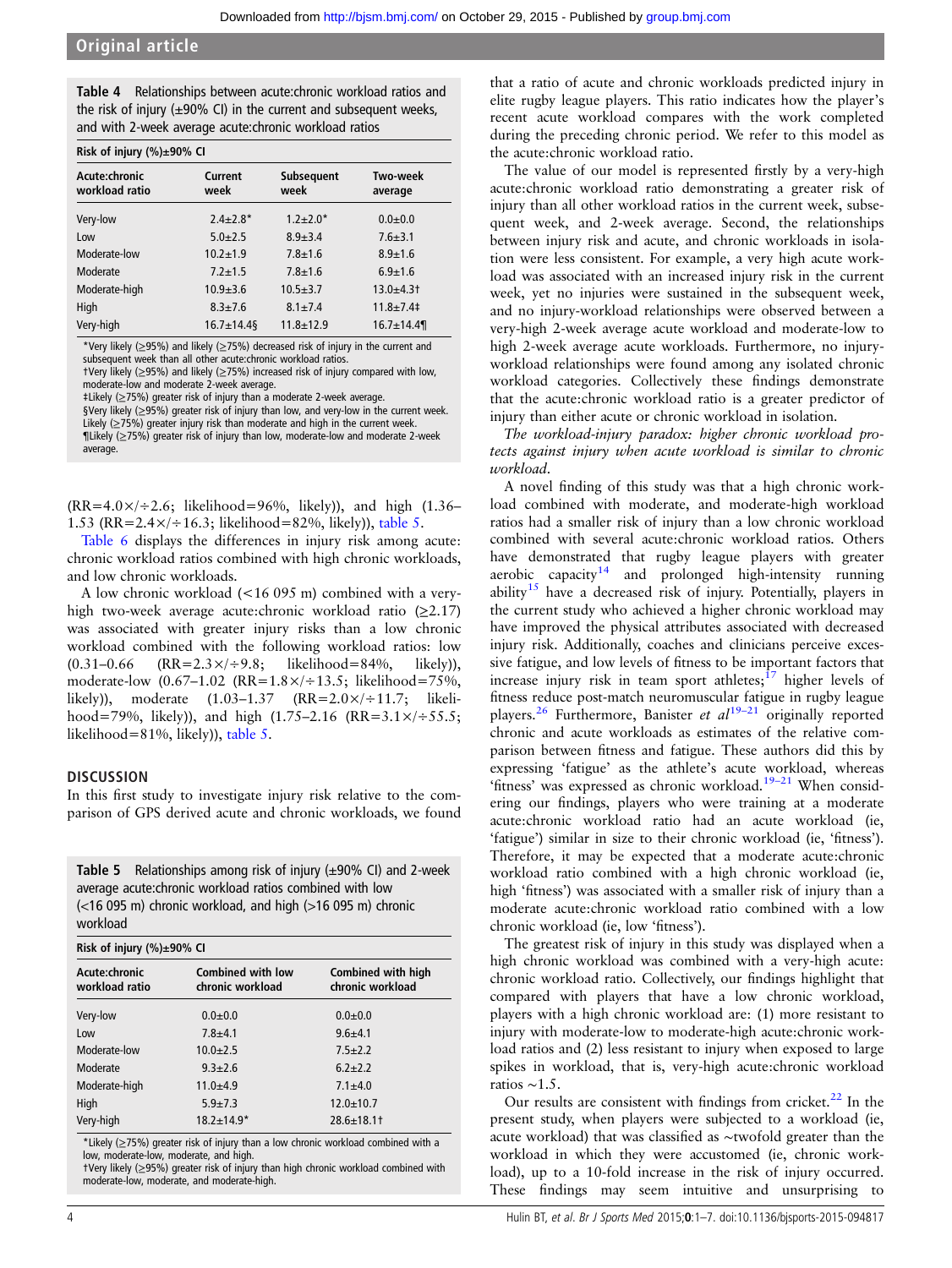<span id="page-5-0"></span>

| Table 6 Relative risk (RRx/÷90% CI) of injury for high chronic workload (>16 095 m) combined with acute:chronic workload ratios (top row), compared with low chronic workload (<16 095 m)<br>combined with acute:chronic workload ratios (left column) |                                |                         |                                  |                              |                                   |                          |                               |
|--------------------------------------------------------------------------------------------------------------------------------------------------------------------------------------------------------------------------------------------------------|--------------------------------|-------------------------|----------------------------------|------------------------------|-----------------------------------|--------------------------|-------------------------------|
| Chronic workload/acute:chronic workload ratio                                                                                                                                                                                                          | High/very-low<br>RRx/÷90% CI   | RRx/÷90% CI<br>High/low | High/moderate-low<br>RR×/÷90% CI | High/moderate<br>RRx/÷90% CI | High/moderate-high<br>RRx/÷90% CI | RRx/÷90% CI<br>High/high | High/very-high<br>RRx/÷90% CI |
| Low/Very-low                                                                                                                                                                                                                                           | $0.0 \times 1 = 100$           | $0.0 \times 1 = 100$    | $0.0 \times 1 = 100$             | $0.0 \times 1 = 100$         | $0.0 \times 1 = 100$              | $0.0 \times 100$         | $0.0 \times 1 = 100$          |
| Low/Low                                                                                                                                                                                                                                                | $0.0 \times (-1) \times 0.00$  | $1.2 \times 7 = 6.7$    | $0 \times 7 = 6.3$               | $0.8 \times 7 = 5.6$         | $0.9 \times 1 = 10.2$             | $1.5 \times 14.9$        | $3.7 \times 1 = 3.0*$         |
| Low/Moderate-low                                                                                                                                                                                                                                       | $0.0 \times 1 = 100$           | $1.0 \times 1 - 4.6$    | $0.8 \times 1 - 1.91$            | $0.6 \times 1 - 1.41$        | $0.7 \times 7 - 3.8$              | $1.2 \times 15.1$        | $2.9 \times 7 - 4.01$         |
| Low/Moderate                                                                                                                                                                                                                                           | $0.0 \times 1 = 100$           | $1.0 \times 1 - 4.8$    | $0.8 \times 7.5$                 | $0.7 \times 1.81$            | $0.8 \times 1 - 4.8$              | $3x/-14.8$               | $1 \times 7 = 3.51$           |
| Low/Moderate-high                                                                                                                                                                                                                                      | $0.0 \times 1 = 100$           | $0.9 \times 7 + 6.2$    | $0.7 \times 7 : 2.61$            | $0.6 \times 1 - 1.81$        | $0.6 \times 7 - 4.41$             | $1 \times 7 = 21.0$      | $2.6 \times 7 - 6.21$         |
| Low/High                                                                                                                                                                                                                                               | $0.0 \times 1 = 100$           | $.6 \times 1 = 156.8$   | $3x/-24.4$                       | $1 \times 1 = 147.7$         | $1.2 \times 1 = 163.2$            | $2.0 \times 1113.3$      | $1.9 \times 7 - 13.41$        |
| Low/Very-high                                                                                                                                                                                                                                          | $\infty$<br>$0.0 \times 1 = 1$ | $0.5 \times 14.81$      | $0.4x/-6.7t$                     | $0.3 \times 7 - 4.41$        | $0.4 \times 7 - 8.11$             | $0.7 \times 49.7$        | $5.95 = 7 \times 9.1$         |
| *RR very likely (≥95%) different.<br>tRR likely (≥75%) different.                                                                                                                                                                                      |                                |                         |                                  |                              |                                   |                          |                               |
|                                                                                                                                                                                                                                                        |                                |                         |                                  |                              |                                   |                          |                               |

practitioners. However this study provides a method of, and threshold values for modelling acute and chronic workloads to predict the relative risk and likelihood of injury in elite rugby league players. Furthermore, the goal of conditioning athletes is to optimise performance and minimise injury risk.<sup>[45](#page-7-0)</sup> The acute: chronic workload ratio has been linked with improvements in performance in an individual sport, $19-21$  $19-21$  and according to this study and others, $22$  is linked with injury risk in team sports. Collectively, the aforementioned studies and the present findings endorse that monitoring acute:chronic workload ratios should be mainstream practice in elite sport. However, this is currently not the case.<sup>[45](#page-7-0)</sup>

Another novel aspect of this study is the provision of threshold values that can be used to prescribe acute workload in order to obtain a high chronic workload. Specifically, acute workload can be increased to ∼twofold of chronic workload without increasing injury risk in the current or subsequent week. However, if a very-high acute:chronic workload ratio (∼2) is prescribed in the current week, or maintained as an average over 2 weeks, the risk of injury is likely greater than if acute workload were increased by a ratio less than 2. Additionally, acute:chronic workload ratios as an average over 2 weeks should be monitored in comparison to whether chronic workload is high or low. Our findings suggest that increasing acute workload as an average over 2 weeks by: (1) greater than ∼1.5 relative to a high chronic workload, or (2) greater than ∼2 relative to a low chronic workload, will result in an increased risk of injury in elite rugby league players.

This study has demonstrated useful associations between simple distance measures and injury risk in elite rugby league players. We suspect that more information may be available if accelerations, high-speed running, and collisions were accounted for, however, accurate and reliable analysis of these variables is not possible with the GPS equipment used in this study.34–[37](#page-7-0) As such, accurate predictions of injury risk when using these vari-ables would not be possible.<sup>[38](#page-7-0)</sup> Further research may address this limitation and expand on the knowledge we have provided, by using GPS equipment (eg, Catapult, 10 Hz) that is capable of accurately and reliably measuring accelerations, high-speed running, and collisions.<sup>[34 36 46](#page-7-0)</sup> Additionally, total distance covered has demonstrated a strong correlation  $(r=0.80)$  with session-RPE workload during high-intensity, intermittent team sport training.[47](#page-7-0) Session-RPE workload also has a strong positive correlation with non-contact injury (r=0.82) and contact injury ( $r=0.80$ ) in rugby league.<sup>[48](#page-7-0)</sup> Session-RPE workload has been used to model acute:chronic workload ratios, which were associated with injury in elite cricket fast bowlers. $22$  These studies collectively suggest that although total distance does not incorporate all aspects of training, it is an appropriate measure of workload.

Although the findings of this study demonstrate that very-low, and low absolute workloads are associated with decreased injury risk, we are tentative to recommend that players are consistently exposed to these workloads. Rugby league players can be required to cover ∼1140 m during a 10 min period of matchplay,  $30^{31}$  and 9561 m in a full 80 min match.<sup>27</sup> Therefore, very-low (∼2500 m) and low (∼6000 m) weekly workloads would likely result in players being underprepared for the physical demands of match-play, which may in turn increase the risk of injury.

## Summary and conclusion

This is the first investigation of injury likelihoods relative to GPS derived acute and chronic workloads in elite rugby league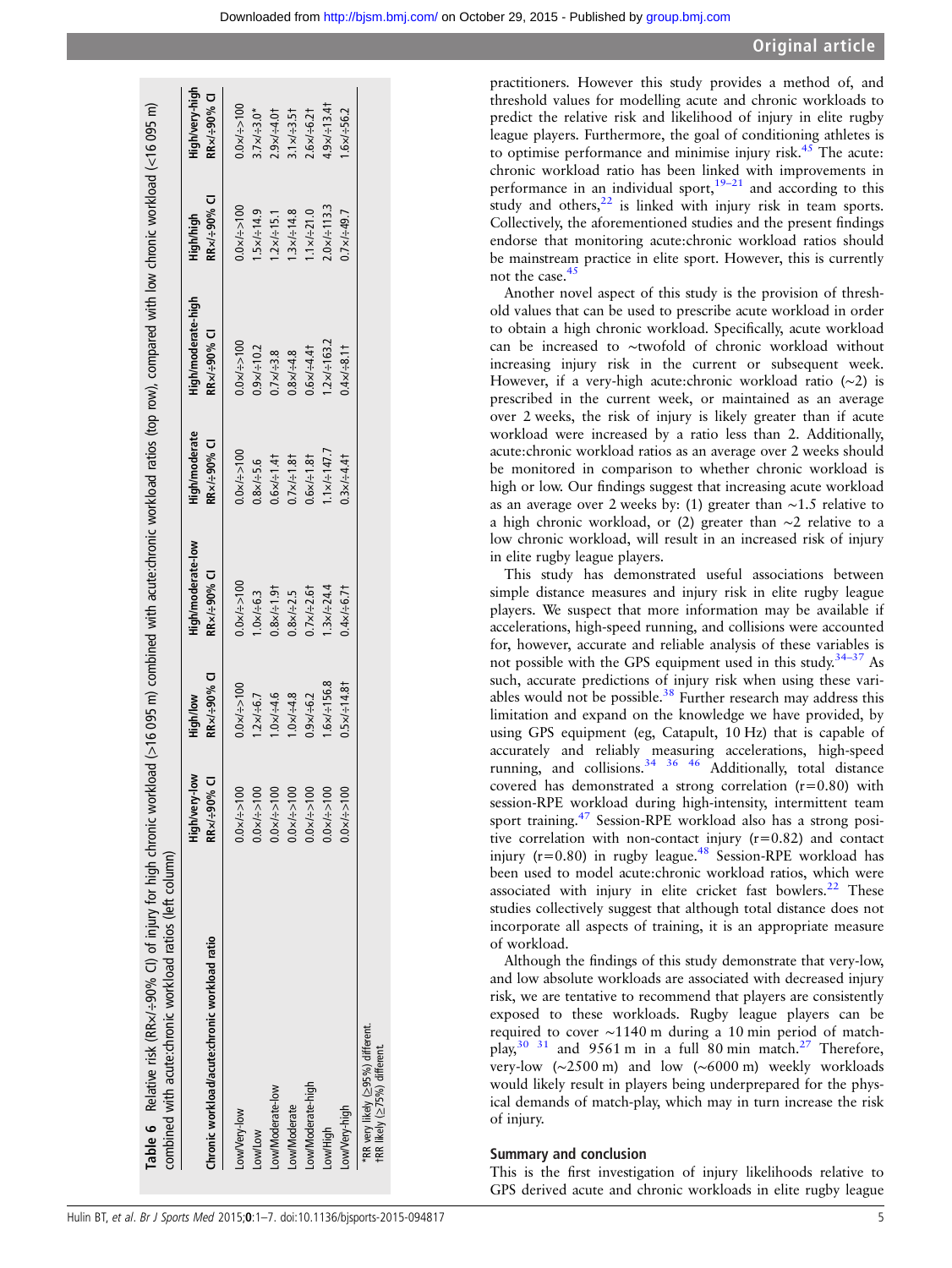## <span id="page-6-0"></span>Original article

players. Our findings demonstrate that the acute:chronic workload ratio provides a better prediction of injury than absolute workload in isolation. For the first time, we have investigated the influence of this workload ratio combined with high or low chronic workload—demonstrating that higher chronic workload can protect against injury when acute workload is similar to chronic workload. However, a high chronic workload, combined with large spikes in acute workload demonstrated the greatest risk of injury in this study. Our results establish that the ratio of acute workload to chronic workload should be monitored during the current week and as an average over 2 weeks relative to either a high, or low chronic workload. Finally, the findings of this study demonstrate that monitoring the comparison of acute and chronic workloads should be mainstream practice in elite sport.

## What are the findings?

- ▸ The acute:chronic workload ratio is a greater predictor of injury than either acute or chronic workload separately.
- Compared with a low chronic workload, rugby league players with a high chronic workload are:
	- More resistant to injury with moderate-low to moderate high acute:chronic workload ratios.
	- Less resistant to injury with a very-high acute: chronic workload ratio.
- $\blacktriangleright$  The acute: chronic workload ratio in the current week, subsequent week, and as an average over 2 weeks, is associated with increased injury risk in elite rugby league players.

## How might it impact clinical practice in the future?

- ▸ Threshold values for modelling acute and chronic workloads to predict the relative risk and likelihood of sustaining an injury in elite rugby league players can be used in clinical practice.
- Total distance measured via global positioning systems can be modelled to predict injury risk.
- Clinical practice in team sports should incorporate monitoring of acute:chronic workload ratios.
- The size of an athlete's acute workload in relation to chronic workload should be monitored in the current week, and as an average over 2 weeks in comparison to either a high, or low chronic workload.

Acknowledgements Technical or equipment support for this study was not provided by any outside companies, manufacturers, or organisations. The authors would like to express their gratitude to: (1) Andrew Gray for organising and facilitating data collection for this project, (2) Nathan Pickworth and John Davey for assistance with data collection, (3) the anonymous reviewers and editor for their contribution during the peer-review process and (4) the players who participated in this study.

Contributors BTH, TJG and JAS are responsible for the concept, design, and production of this project. Injury and workload data were collected by DWL and BTH, respectively. BTH was responsible for data analysis and DWL assisted with interpreting injury data. PC revised this manuscript and provided statistical expertise.

Funding BTH was funded by a postgraduate scholarship provided by the University of Wollongong and the St. George Illawarra Dragons Rugby League Football Club.

Competing interests None declared.

**Ethics approval** University of Wollongong Human Ethics Committee, Ethics Number: HE12/421.

Provenance and peer review Not commissioned; externally peer reviewed.

## **REFERENCES**

- Dvorak J, Junge A, Derman W, et al[. Injuries and illnesses of football players during](https://www.researchgate.net/publication/49776884_Injuries_and_illnesses_of_football_players_during_the_2010_FIFA_World_Cup?el=1_x_8&enrichId=rgreq-1588c96f0787f5e42f3cf61e0b1527c7-XXX&enrichSource=Y292ZXJQYWdlOzI4MzMxNzgyNztBUzoyOTEyNzYxNTE5MDIyMDhAMTQ0NjQ1NzA1NDM4OA==) [the 2010 FIFA World Cup.](https://www.researchgate.net/publication/49776884_Injuries_and_illnesses_of_football_players_during_the_2010_FIFA_World_Cup?el=1_x_8&enrichId=rgreq-1588c96f0787f5e42f3cf61e0b1527c7-XXX&enrichSource=Y292ZXJQYWdlOzI4MzMxNzgyNztBUzoyOTEyNzYxNTE5MDIyMDhAMTQ0NjQ1NzA1NDM4OA==) [Br J Sports Med](http://dx.doi.org/10.1136/bjsm.2010.079905) 2011;45:626-30.
- Gabbett TJ. Incidence of injury in semi-professional rugby league players. [Br J Sports](http://dx.doi.org/10.1136/bjsm.37.1.36) [Med](http://dx.doi.org/10.1136/bjsm.37.1.36) [2003;37:36](https://www.researchgate.net/publication/10933110_Incidence_of_injury_in_semi-professional_rugby_league_players?el=1_x_8&enrichId=rgreq-1588c96f0787f5e42f3cf61e0b1527c7-XXX&enrichSource=Y292ZXJQYWdlOzI4MzMxNzgyNztBUzoyOTEyNzYxNTE5MDIyMDhAMTQ0NjQ1NzA1NDM4OA==)–44.
- 3 [Gabbett TJ. Incidence of injury in junior and senior rugby league players.](https://www.researchgate.net/publication/8252193_Incidence_of_Injury_in_Junior_and_Senior_Rugby_League_Players?el=1_x_8&enrichId=rgreq-1588c96f0787f5e42f3cf61e0b1527c7-XXX&enrichSource=Y292ZXJQYWdlOzI4MzMxNzgyNztBUzoyOTEyNzYxNTE5MDIyMDhAMTQ0NjQ1NzA1NDM4OA==) [Sports](http://dx.doi.org/10.2165/00007256-200434120-00004) [Med](http://dx.doi.org/10.2165/00007256-200434120-00004) [2004;34:849](https://www.researchgate.net/publication/8252193_Incidence_of_Injury_in_Junior_and_Senior_Rugby_League_Players?el=1_x_8&enrichId=rgreq-1588c96f0787f5e42f3cf61e0b1527c7-XXX&enrichSource=Y292ZXJQYWdlOzI4MzMxNzgyNztBUzoyOTEyNzYxNTE5MDIyMDhAMTQ0NjQ1NzA1NDM4OA==)–59.
- 4 [Orhant E, Carling C, Cox A. A three-year prospective study of illness in professional](https://www.researchgate.net/publication/45152396_A_Three-Year_Prospective_Study_of_Illness_in_Professional_Soccer_Players?el=1_x_8&enrichId=rgreq-1588c96f0787f5e42f3cf61e0b1527c7-XXX&enrichSource=Y292ZXJQYWdlOzI4MzMxNzgyNztBUzoyOTEyNzYxNTE5MDIyMDhAMTQ0NjQ1NzA1NDM4OA==) soccer players. [Res Sports Med](http://dx.doi.org/10.1080/15438627.2010.490462) 2010;18:199-204.
- 5 Árnason Á, Sigurdsson SB, Gudmundsson A, et al. Physical fitness, injuries, and team performance in soccer. [Med Sci Sports Exerc](http://dx.doi.org/10.1249/01.MSS.0000113478.92945.CA) 2004;36:278-85.
- 6 Eirale C, Tol JL, Farooq A, et al[. Low injury rate strongly correlates with team](https://www.researchgate.net/publication/230699150_Low_injury_rate_strongly_correlates_with_team_success_in_Qatari_professional_football?el=1_x_8&enrichId=rgreq-1588c96f0787f5e42f3cf61e0b1527c7-XXX&enrichSource=Y292ZXJQYWdlOzI4MzMxNzgyNztBUzoyOTEyNzYxNTE5MDIyMDhAMTQ0NjQ1NzA1NDM4OA==) [success in Qatari professional football.](https://www.researchgate.net/publication/230699150_Low_injury_rate_strongly_correlates_with_team_success_in_Qatari_professional_football?el=1_x_8&enrichId=rgreq-1588c96f0787f5e42f3cf61e0b1527c7-XXX&enrichSource=Y292ZXJQYWdlOzI4MzMxNzgyNztBUzoyOTEyNzYxNTE5MDIyMDhAMTQ0NjQ1NzA1NDM4OA==) [Br J Sports Med](http://dx.doi.org/10.1136/bjsports-2012-091040) 2013;47:807-8.
- 7 [Hägglund M, Waldén M, Magnusson H,](https://www.researchgate.net/publication/236639717_Injuries_affect_team_performance_negatively_in_professional_football_An_11-year_follow-up_of_the_UEFA_Champions_League_injury_study?el=1_x_8&enrichId=rgreq-1588c96f0787f5e42f3cf61e0b1527c7-XXX&enrichSource=Y292ZXJQYWdlOzI4MzMxNzgyNztBUzoyOTEyNzYxNTE5MDIyMDhAMTQ0NjQ1NzA1NDM4OA==) et al. Injuries affect team performance [negatively in professional football: an 11-year follow-up of the UEFA Champions](https://www.researchgate.net/publication/236639717_Injuries_affect_team_performance_negatively_in_professional_football_An_11-year_follow-up_of_the_UEFA_Champions_League_injury_study?el=1_x_8&enrichId=rgreq-1588c96f0787f5e42f3cf61e0b1527c7-XXX&enrichSource=Y292ZXJQYWdlOzI4MzMxNzgyNztBUzoyOTEyNzYxNTE5MDIyMDhAMTQ0NjQ1NzA1NDM4OA==) [League injury study.](https://www.researchgate.net/publication/236639717_Injuries_affect_team_performance_negatively_in_professional_football_An_11-year_follow-up_of_the_UEFA_Champions_League_injury_study?el=1_x_8&enrichId=rgreq-1588c96f0787f5e42f3cf61e0b1527c7-XXX&enrichSource=Y292ZXJQYWdlOzI4MzMxNzgyNztBUzoyOTEyNzYxNTE5MDIyMDhAMTQ0NjQ1NzA1NDM4OA==) [Br J Sports Med](http://dx.doi.org/10.1136/bjsports-2013-092215) 2013;47:738-42.
- 8 Gabbett TJ. Infl[uence of training and match intensity on injuries in rugby league.](https://www.researchgate.net/publication/8545020_Influence_of_training_and_match_intensity_on_injuries_in_rugby_league?el=1_x_8&enrichId=rgreq-1588c96f0787f5e42f3cf61e0b1527c7-XXX&enrichSource=Y292ZXJQYWdlOzI4MzMxNzgyNztBUzoyOTEyNzYxNTE5MDIyMDhAMTQ0NjQ1NzA1NDM4OA==) [J Sports Sci](http://dx.doi.org/10.1080/02640410310001641638) [2004;22:409](https://www.researchgate.net/publication/8545020_Influence_of_training_and_match_intensity_on_injuries_in_rugby_league?el=1_x_8&enrichId=rgreq-1588c96f0787f5e42f3cf61e0b1527c7-XXX&enrichSource=Y292ZXJQYWdlOzI4MzMxNzgyNztBUzoyOTEyNzYxNTE5MDIyMDhAMTQ0NjQ1NzA1NDM4OA==)–17.
- 9 Rogalski B, Dawson B, Heasman J, et al[. Training and game loads and injury risk in](https://www.researchgate.net/publication/234699103_Training_and_game_loads_and_injury_risk_in_elite_Australian_footballers?el=1_x_8&enrichId=rgreq-1588c96f0787f5e42f3cf61e0b1527c7-XXX&enrichSource=Y292ZXJQYWdlOzI4MzMxNzgyNztBUzoyOTEyNzYxNTE5MDIyMDhAMTQ0NjQ1NzA1NDM4OA==) [elite Australian footballers.](https://www.researchgate.net/publication/234699103_Training_and_game_loads_and_injury_risk_in_elite_Australian_footballers?el=1_x_8&enrichId=rgreq-1588c96f0787f5e42f3cf61e0b1527c7-XXX&enrichSource=Y292ZXJQYWdlOzI4MzMxNzgyNztBUzoyOTEyNzYxNTE5MDIyMDhAMTQ0NjQ1NzA1NDM4OA==) [J Sci Med Sport](http://dx.doi.org/10.1016/j.jsams.2012.12.004) 2013;16:499-503.
- 10 Bartolomei S, Hoffman JR, Merni F, et al[. A comparison of traditional and block](https://www.researchgate.net/publication/259984480_A_Comparison_of_Traditional_and_Block_Periodized_Strength_Training_Programs_in_Trained_Athletes?el=1_x_8&enrichId=rgreq-1588c96f0787f5e42f3cf61e0b1527c7-XXX&enrichSource=Y292ZXJQYWdlOzI4MzMxNzgyNztBUzoyOTEyNzYxNTE5MDIyMDhAMTQ0NjQ1NzA1NDM4OA==) [periodized strength training programs in trained athletes.](https://www.researchgate.net/publication/259984480_A_Comparison_of_Traditional_and_Block_Periodized_Strength_Training_Programs_in_Trained_Athletes?el=1_x_8&enrichId=rgreq-1588c96f0787f5e42f3cf61e0b1527c7-XXX&enrichSource=Y292ZXJQYWdlOzI4MzMxNzgyNztBUzoyOTEyNzYxNTE5MDIyMDhAMTQ0NjQ1NzA1NDM4OA==) [J Strength Cond Res](http://dx.doi.org/10.1519/JSC.0000000000000366) [2014;28:990](https://www.researchgate.net/publication/259984480_A_Comparison_of_Traditional_and_Block_Periodized_Strength_Training_Programs_in_Trained_Athletes?el=1_x_8&enrichId=rgreq-1588c96f0787f5e42f3cf61e0b1527c7-XXX&enrichSource=Y292ZXJQYWdlOzI4MzMxNzgyNztBUzoyOTEyNzYxNTE5MDIyMDhAMTQ0NjQ1NzA1NDM4OA==)–7.
- 11 Daussin F, Ponsot E, Dufour S, et al. Improvement of VO2max, by cardiac output and oxygen extraction adaptation during intermittent versus continuous endurance training. [Eur J Appl Physiol](http://dx.doi.org/10.1007/s00421-007-0499-3) 2007;101:377–83.
- 12 [Tønnessen E, Shalfawi SA, Haugen T,](https://www.researchgate.net/publication/51597822_The_Effect_of_40-m_Repeated_Sprint_Training_on_Maximum_Sprinting_Speed_Repeated_Sprint_Speed_Endurance_Vertical_Jump_and_Aerobic_Capacity_in_Young_Elite_Male_Soccer_Players?el=1_x_8&enrichId=rgreq-1588c96f0787f5e42f3cf61e0b1527c7-XXX&enrichSource=Y292ZXJQYWdlOzI4MzMxNzgyNztBUzoyOTEyNzYxNTE5MDIyMDhAMTQ0NjQ1NzA1NDM4OA==) et al. The effect of 40-m repeated sprint [training on maximum sprinting speed, repeated sprint speed endurance, vertical](https://www.researchgate.net/publication/51597822_The_Effect_of_40-m_Repeated_Sprint_Training_on_Maximum_Sprinting_Speed_Repeated_Sprint_Speed_Endurance_Vertical_Jump_and_Aerobic_Capacity_in_Young_Elite_Male_Soccer_Players?el=1_x_8&enrichId=rgreq-1588c96f0787f5e42f3cf61e0b1527c7-XXX&enrichSource=Y292ZXJQYWdlOzI4MzMxNzgyNztBUzoyOTEyNzYxNTE5MDIyMDhAMTQ0NjQ1NzA1NDM4OA==) [jump, and aerobic capacity in young elite male soccer players.](https://www.researchgate.net/publication/51597822_The_Effect_of_40-m_Repeated_Sprint_Training_on_Maximum_Sprinting_Speed_Repeated_Sprint_Speed_Endurance_Vertical_Jump_and_Aerobic_Capacity_in_Young_Elite_Male_Soccer_Players?el=1_x_8&enrichId=rgreq-1588c96f0787f5e42f3cf61e0b1527c7-XXX&enrichSource=Y292ZXJQYWdlOzI4MzMxNzgyNztBUzoyOTEyNzYxNTE5MDIyMDhAMTQ0NjQ1NzA1NDM4OA==) [J Strength Cond Res](http://dx.doi.org/10.1519/JSC.0b013e3182023a65) [2011;25:2364](https://www.researchgate.net/publication/51597822_The_Effect_of_40-m_Repeated_Sprint_Training_on_Maximum_Sprinting_Speed_Repeated_Sprint_Speed_Endurance_Vertical_Jump_and_Aerobic_Capacity_in_Young_Elite_Male_Soccer_Players?el=1_x_8&enrichId=rgreq-1588c96f0787f5e42f3cf61e0b1527c7-XXX&enrichSource=Y292ZXJQYWdlOzI4MzMxNzgyNztBUzoyOTEyNzYxNTE5MDIyMDhAMTQ0NjQ1NzA1NDM4OA==)–70.
- [13 Schoenfeld BJ, Ogborn DI, Krieger JW. Effect of repetition duration during resistance](https://www.researchgate.net/publication/271533635_Effect_of_Repetition_Duration_During_Resistance_Training_on_Muscle_Hypertrophy_A_Systematic_Review_and_Meta-Analysis?el=1_x_8&enrichId=rgreq-1588c96f0787f5e42f3cf61e0b1527c7-XXX&enrichSource=Y292ZXJQYWdlOzI4MzMxNzgyNztBUzoyOTEyNzYxNTE5MDIyMDhAMTQ0NjQ1NzA1NDM4OA==) [training on muscle hypertrophy: a systematic review and meta-analysis.](https://www.researchgate.net/publication/271533635_Effect_of_Repetition_Duration_During_Resistance_Training_on_Muscle_Hypertrophy_A_Systematic_Review_and_Meta-Analysis?el=1_x_8&enrichId=rgreq-1588c96f0787f5e42f3cf61e0b1527c7-XXX&enrichSource=Y292ZXJQYWdlOzI4MzMxNzgyNztBUzoyOTEyNzYxNTE5MDIyMDhAMTQ0NjQ1NzA1NDM4OA==) [Sports Med](http://dx.doi.org/10.1007/s40279-015-0304-0) [2015;45:577](https://www.researchgate.net/publication/271533635_Effect_of_Repetition_Duration_During_Resistance_Training_on_Muscle_Hypertrophy_A_Systematic_Review_and_Meta-Analysis?el=1_x_8&enrichId=rgreq-1588c96f0787f5e42f3cf61e0b1527c7-XXX&enrichSource=Y292ZXJQYWdlOzI4MzMxNzgyNztBUzoyOTEyNzYxNTE5MDIyMDhAMTQ0NjQ1NzA1NDM4OA==)–85.
- 14 Gabbett TJ, Domrow N. Risk factors for injury in sub-elite rugby league players.  $Am$ [J Sports Med](http://dx.doi.org/10.1177/0363546504268407) 2005;33:428–34.
- 15 Gabbett [TJ, Ullah S, Finch C. Identifying risk factors for contact injury in](https://www.researchgate.net/publication/228100455_Identifying_risk_factors_for_contact_injury_in_professional_rugby_league_players_-_Application_of_a_frailty_model_for_recurrent_injury?el=1_x_8&enrichId=rgreq-1588c96f0787f5e42f3cf61e0b1527c7-XXX&enrichSource=Y292ZXJQYWdlOzI4MzMxNzgyNztBUzoyOTEyNzYxNTE5MDIyMDhAMTQ0NjQ1NzA1NDM4OA==) professional rugby league players—[Application of a frailty model for recurrent](https://www.researchgate.net/publication/228100455_Identifying_risk_factors_for_contact_injury_in_professional_rugby_league_players_-_Application_of_a_frailty_model_for_recurrent_injury?el=1_x_8&enrichId=rgreq-1588c96f0787f5e42f3cf61e0b1527c7-XXX&enrichSource=Y292ZXJQYWdlOzI4MzMxNzgyNztBUzoyOTEyNzYxNTE5MDIyMDhAMTQ0NjQ1NzA1NDM4OA==) injury. [J Sci Med Sport](http://dx.doi.org/10.1016/j.jsams.2012.03.017) 2012;15:496–504.
- 16 Grant JA, Bedi A, Kurz J, et al. Ability of preseason body composition and physical fitness to predict the risk of injury in male collegiate hockey players. [Sports Health](http://dx.doi.org/10.1177/1941738114540445) 2015;7:45–51.
- 17 McCall A, Carling C, Nedelec M, et al. Risk factors, testing and preventative strategies for non-contact injuries in professional football: current perceptions and practices of 44 teams from various premier leagues. [Br J Sports Med](http://dx.doi.org/10.1136/bjsports-2014-093439) 2014;48:1352–7.
- 18 Colby MJ, Dawson B, Heasman J, et al[. Accelerometer and GPS-derived running](https://www.researchgate.net/publication/264203247_Accelerometer_and_GPS-Derived_Running_Loads_and_Injury_Risk_in_Elite_Australian_Footballers?el=1_x_8&enrichId=rgreq-1588c96f0787f5e42f3cf61e0b1527c7-XXX&enrichSource=Y292ZXJQYWdlOzI4MzMxNzgyNztBUzoyOTEyNzYxNTE5MDIyMDhAMTQ0NjQ1NzA1NDM4OA==) [loads and injury risk in elite Australian footballers.](https://www.researchgate.net/publication/264203247_Accelerometer_and_GPS-Derived_Running_Loads_and_Injury_Risk_in_Elite_Australian_Footballers?el=1_x_8&enrichId=rgreq-1588c96f0787f5e42f3cf61e0b1527c7-XXX&enrichSource=Y292ZXJQYWdlOzI4MzMxNzgyNztBUzoyOTEyNzYxNTE5MDIyMDhAMTQ0NjQ1NzA1NDM4OA==) [J Strength Cond Res](http://dx.doi.org/10.1519/JSC.0000000000000362) [2014;28:2244](https://www.researchgate.net/publication/264203247_Accelerometer_and_GPS-Derived_Running_Loads_and_Injury_Risk_in_Elite_Australian_Footballers?el=1_x_8&enrichId=rgreq-1588c96f0787f5e42f3cf61e0b1527c7-XXX&enrichSource=Y292ZXJQYWdlOzI4MzMxNzgyNztBUzoyOTEyNzYxNTE5MDIyMDhAMTQ0NjQ1NzA1NDM4OA==)–52.
- Banister E, Calvert T, Savage M, et al[. A systems model of training for athletic](https://www.researchgate.net/publication/281506189_A_systems_model_of_training_for_athletic_performance?el=1_x_8&enrichId=rgreq-1588c96f0787f5e42f3cf61e0b1527c7-XXX&enrichSource=Y292ZXJQYWdlOzI4MzMxNzgyNztBUzoyOTEyNzYxNTE5MDIyMDhAMTQ0NjQ1NzA1NDM4OA==) performance. [Aust J Sport Med](https://www.researchgate.net/publication/281506189_A_systems_model_of_training_for_athletic_performance?el=1_x_8&enrichId=rgreq-1588c96f0787f5e42f3cf61e0b1527c7-XXX&enrichSource=Y292ZXJQYWdlOzI4MzMxNzgyNztBUzoyOTEyNzYxNTE5MDIyMDhAMTQ0NjQ1NzA1NDM4OA==) 1975;7:57–61.
- [20 Banister E, Calvert T. Planning for future performance: implications for long term](https://www.researchgate.net/publication/16419633_Planning_for_future_performance_Implications_for_long_term_training?el=1_x_8&enrichId=rgreq-1588c96f0787f5e42f3cf61e0b1527c7-XXX&enrichSource=Y292ZXJQYWdlOzI4MzMxNzgyNztBUzoyOTEyNzYxNTE5MDIyMDhAMTQ0NjQ1NzA1NDM4OA==) training. [Can J Appl Sport Sci](https://www.researchgate.net/publication/16419633_Planning_for_future_performance_Implications_for_long_term_training?el=1_x_8&enrichId=rgreq-1588c96f0787f5e42f3cf61e0b1527c7-XXX&enrichSource=Y292ZXJQYWdlOzI4MzMxNzgyNztBUzoyOTEyNzYxNTE5MDIyMDhAMTQ0NjQ1NzA1NDM4OA==) 1980;5:170-6.
- 21 Banister E, Good P, Holman G, et al. Modeling the training response in athletes. In: Landers DM, ed. The 1984 Olympic Scientific Congress Proceedings. Sport and Elite Performers. Champaign, IL: Human Kinetics, 1986:7–23.
- 22 Hulin BT, Gabbett TJ, Blanch P, et al. Spikes in acute workload are associated with increased injury risk in elite cricket fast bowlers. [Br J Sports Med](http://dx.doi.org/10.1136/bjsports-2013-092524) 2014;48:708-12.
- 23 Cummins C, Orr R, O'Connor H, et al[. Global positioning systems \(GPS\) and](https://www.researchgate.net/publication/243969087_Global_Positioning_Systems_GPS_and_Microtechnology_Sensors_in_Team_Sports_A_Systematic_Review?el=1_x_8&enrichId=rgreq-1588c96f0787f5e42f3cf61e0b1527c7-XXX&enrichSource=Y292ZXJQYWdlOzI4MzMxNzgyNztBUzoyOTEyNzYxNTE5MDIyMDhAMTQ0NjQ1NzA1NDM4OA==) [microtechnology sensors in team sports: a systematic review.](https://www.researchgate.net/publication/243969087_Global_Positioning_Systems_GPS_and_Microtechnology_Sensors_in_Team_Sports_A_Systematic_Review?el=1_x_8&enrichId=rgreq-1588c96f0787f5e42f3cf61e0b1527c7-XXX&enrichSource=Y292ZXJQYWdlOzI4MzMxNzgyNztBUzoyOTEyNzYxNTE5MDIyMDhAMTQ0NjQ1NzA1NDM4OA==) [Sports Med](http://dx.doi.org/10.1007/s40279-013-0069-2) [2013;43:1025](https://www.researchgate.net/publication/243969087_Global_Positioning_Systems_GPS_and_Microtechnology_Sensors_in_Team_Sports_A_Systematic_Review?el=1_x_8&enrichId=rgreq-1588c96f0787f5e42f3cf61e0b1527c7-XXX&enrichSource=Y292ZXJQYWdlOzI4MzMxNzgyNztBUzoyOTEyNzYxNTE5MDIyMDhAMTQ0NjQ1NzA1NDM4OA==)–42.
- 24 [Johnston RD, Gabbett TJ, Jenkins DG. In](https://www.researchgate.net/publication/233939637_Influence_of_an_intensified_competition_on_fatigue_and_match_performance_in_junior_rugby_league_players?el=1_x_8&enrichId=rgreq-1588c96f0787f5e42f3cf61e0b1527c7-XXX&enrichSource=Y292ZXJQYWdlOzI4MzMxNzgyNztBUzoyOTEyNzYxNTE5MDIyMDhAMTQ0NjQ1NzA1NDM4OA==)fluence of an intensified competition on [fatigue and match performance in junior rugby league players.](https://www.researchgate.net/publication/233939637_Influence_of_an_intensified_competition_on_fatigue_and_match_performance_in_junior_rugby_league_players?el=1_x_8&enrichId=rgreq-1588c96f0787f5e42f3cf61e0b1527c7-XXX&enrichSource=Y292ZXJQYWdlOzI4MzMxNzgyNztBUzoyOTEyNzYxNTE5MDIyMDhAMTQ0NjQ1NzA1NDM4OA==) [J Sci Med Sport](http://dx.doi.org/10.1016/j.jsams.2012.10.009) [2013;16:460](https://www.researchgate.net/publication/233939637_Influence_of_an_intensified_competition_on_fatigue_and_match_performance_in_junior_rugby_league_players?el=1_x_8&enrichId=rgreq-1588c96f0787f5e42f3cf61e0b1527c7-XXX&enrichSource=Y292ZXJQYWdlOzI4MzMxNzgyNztBUzoyOTEyNzYxNTE5MDIyMDhAMTQ0NjQ1NzA1NDM4OA==)–5.
- 25 Johnston RD, Gabbett TJ, Seibold AJ, et al. Influence of physical contact on neuromuscular fatigue and markers of muscle damage following small-sided games. [J Sci Med Sport](http://dx.doi.org/10.1016/j.jsams.2013.07.018) 2014;17:535–40.
- 26 Johnston RD, Gabbett TJ, Jenkins DG, et al. Influence of physical qualities on post-match fatigue in rugby league players. [J Sci Med Sport](http://dx.doi.org/10.1016/j.jsams.2014.01.009) 2015;18:209–13.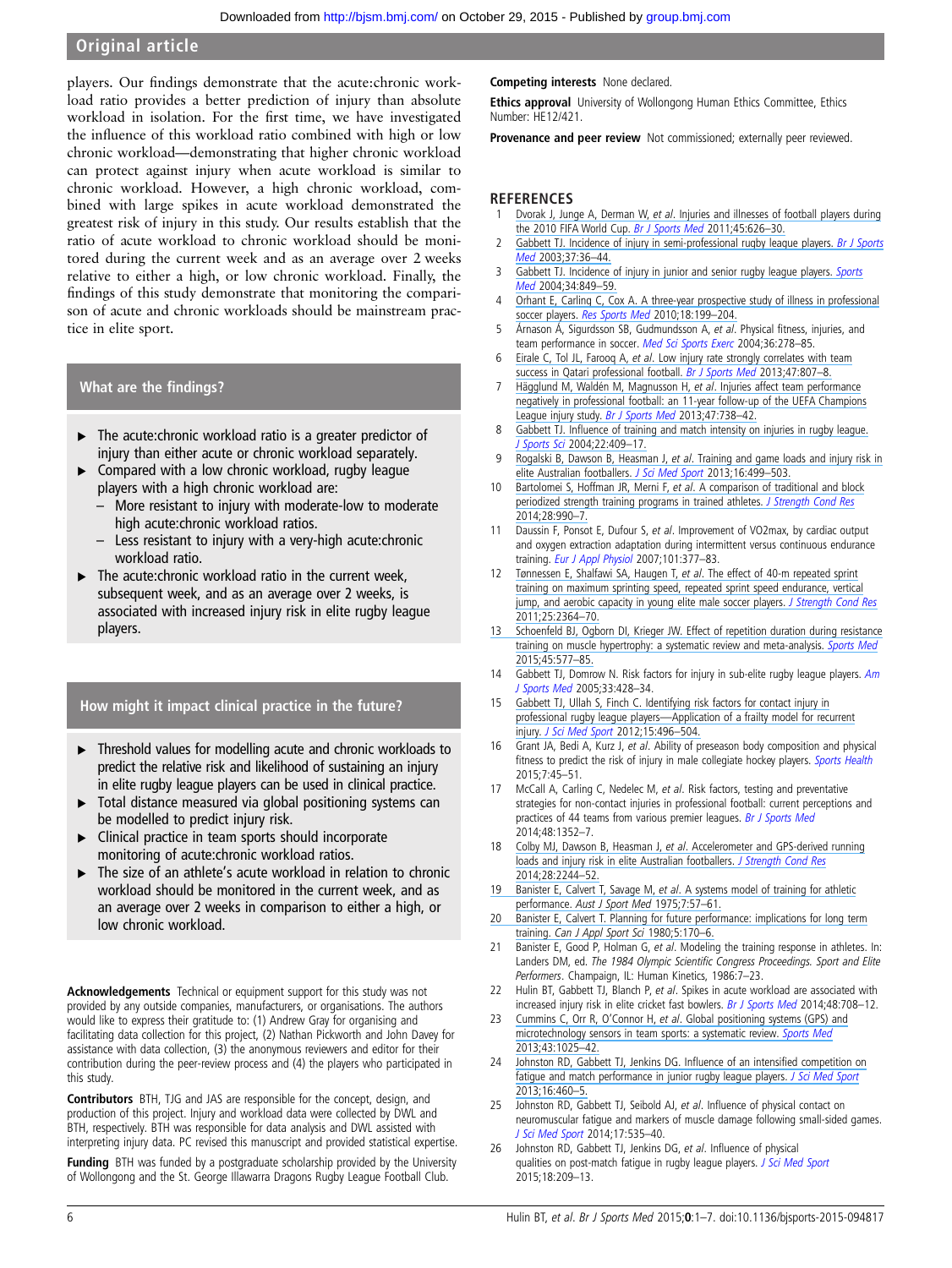- <span id="page-7-0"></span>27 Gabbett TJ, Jenkins DG, Abernethy B. Physical demands of professional rugby [league training and competition using microtechnology.](https://www.researchgate.net/publication/51551456_Physical_demands_of_professional_rugby_league_training_and_competition_using_microtechnology?el=1_x_8&enrichId=rgreq-1588c96f0787f5e42f3cf61e0b1527c7-XXX&enrichSource=Y292ZXJQYWdlOzI4MzMxNzgyNztBUzoyOTEyNzYxNTE5MDIyMDhAMTQ0NjQ1NzA1NDM4OA==) [J Sci Med Sport](http://dx.doi.org/10.1016/j.jsams.2011.07.004) [2012;15:80](https://www.researchgate.net/publication/51551456_Physical_demands_of_professional_rugby_league_training_and_competition_using_microtechnology?el=1_x_8&enrichId=rgreq-1588c96f0787f5e42f3cf61e0b1527c7-XXX&enrichSource=Y292ZXJQYWdlOzI4MzMxNzgyNztBUzoyOTEyNzYxNTE5MDIyMDhAMTQ0NjQ1NzA1NDM4OA==)–6.
- 28 Gabbett TJ, Polley C, Dwyer DB, et al. Influence of field position and phase of play on the physical demands of match-play in professional rugby league forwards. [J Sci](http://dx.doi.org/10.1016/j.jsams.2013.08.002) [Med Sport](http://dx.doi.org/10.1016/j.jsams.2013.08.002) 2014;17:556–61.
- 29 Gabbett TJ. Infl[uence of the opposing team on the physical demands of elite rugby](https://www.researchgate.net/publication/232087143_Influence_of_the_Opposing_Team_on_the_Physical_Demands_of_Elite_Rugby_League_Match_Play?el=1_x_8&enrichId=rgreq-1588c96f0787f5e42f3cf61e0b1527c7-XXX&enrichSource=Y292ZXJQYWdlOzI4MzMxNzgyNztBUzoyOTEyNzYxNTE5MDIyMDhAMTQ0NjQ1NzA1NDM4OA==) league match play. [J](https://www.researchgate.net/publication/232087143_Influence_of_the_Opposing_Team_on_the_Physical_Demands_of_Elite_Rugby_League_Match_Play?el=1_x_8&enrichId=rgreq-1588c96f0787f5e42f3cf61e0b1527c7-XXX&enrichSource=Y292ZXJQYWdlOzI4MzMxNzgyNztBUzoyOTEyNzYxNTE5MDIyMDhAMTQ0NjQ1NzA1NDM4OA==) [Strength Cond Res](http://dx.doi.org/10.1519/JSC.0b013e318274f30e) 2013;27:1629–35.
- 30 Hulin BT, Gabbett TJ. Activity profi[les of successful and less-successful semi-elite](https://www.researchgate.net/publication/273152929_Activity_Profiles_of_Successful_and_Less-successful_Semi-elite_Rugby_League_Teams?el=1_x_8&enrichId=rgreq-1588c96f0787f5e42f3cf61e0b1527c7-XXX&enrichSource=Y292ZXJQYWdlOzI4MzMxNzgyNztBUzoyOTEyNzYxNTE5MDIyMDhAMTQ0NjQ1NzA1NDM4OA==) [rugby league teams.](https://www.researchgate.net/publication/273152929_Activity_Profiles_of_Successful_and_Less-successful_Semi-elite_Rugby_League_Teams?el=1_x_8&enrichId=rgreq-1588c96f0787f5e42f3cf61e0b1527c7-XXX&enrichSource=Y292ZXJQYWdlOzI4MzMxNzgyNztBUzoyOTEyNzYxNTE5MDIyMDhAMTQ0NjQ1NzA1NDM4OA==) [Int J Sports Med](http://dx.doi.org/10.1055/s-0034-1398532) 2015;36:485-9.
- 31 Hulin BT, Gabbett TJ, Kearney S, et al[. Physical demands of match play in successful](https://www.researchgate.net/publication/265094069_Physical_Demands_of_Match-Play_in_Successful_and_Less-Successful_Elite_Rugby_League_Teams?el=1_x_8&enrichId=rgreq-1588c96f0787f5e42f3cf61e0b1527c7-XXX&enrichSource=Y292ZXJQYWdlOzI4MzMxNzgyNztBUzoyOTEyNzYxNTE5MDIyMDhAMTQ0NjQ1NzA1NDM4OA==) [and less-successful elite rugby league teams.](https://www.researchgate.net/publication/265094069_Physical_Demands_of_Match-Play_in_Successful_and_Less-Successful_Elite_Rugby_League_Teams?el=1_x_8&enrichId=rgreq-1588c96f0787f5e42f3cf61e0b1527c7-XXX&enrichSource=Y292ZXJQYWdlOzI4MzMxNzgyNztBUzoyOTEyNzYxNTE5MDIyMDhAMTQ0NjQ1NzA1NDM4OA==) [Int J Sports Physiol Perform](http://dx.doi.org/10.1123/ijspp.2014-0080) [2015;10:703](https://www.researchgate.net/publication/265094069_Physical_Demands_of_Match-Play_in_Successful_and_Less-Successful_Elite_Rugby_League_Teams?el=1_x_8&enrichId=rgreq-1588c96f0787f5e42f3cf61e0b1527c7-XXX&enrichSource=Y292ZXJQYWdlOzI4MzMxNzgyNztBUzoyOTEyNzYxNTE5MDIyMDhAMTQ0NjQ1NzA1NDM4OA==)–10.
- 32 [Gabbett TJ, Ullah S. Relationship between running loads and soft-tissue injury in](https://www.researchgate.net/publication/221821509_Relationship_Between_Running_Loads_and_Soft-Tissue_Injury_in_Elite_Team_Sport_Athletes?el=1_x_8&enrichId=rgreq-1588c96f0787f5e42f3cf61e0b1527c7-XXX&enrichSource=Y292ZXJQYWdlOzI4MzMxNzgyNztBUzoyOTEyNzYxNTE5MDIyMDhAMTQ0NjQ1NzA1NDM4OA==) [elite team sport athletes.](https://www.researchgate.net/publication/221821509_Relationship_Between_Running_Loads_and_Soft-Tissue_Injury_in_Elite_Team_Sport_Athletes?el=1_x_8&enrichId=rgreq-1588c96f0787f5e42f3cf61e0b1527c7-XXX&enrichSource=Y292ZXJQYWdlOzI4MzMxNzgyNztBUzoyOTEyNzYxNTE5MDIyMDhAMTQ0NjQ1NzA1NDM4OA==) [J Strength Cond Res](http://dx.doi.org/10.1519/JSC.0b013e3182302023) 2012;26:953-60.
- 33 Petersen C, Pyne P, Portus M, et al[. Validity and reliability of GPS units to monitor](https://www.researchgate.net/publication/40428160_Validity_and_Reliability_of_GPS_Units_to_Monitor_Cricket-Specific_Movement_Patterns?el=1_x_8&enrichId=rgreq-1588c96f0787f5e42f3cf61e0b1527c7-XXX&enrichSource=Y292ZXJQYWdlOzI4MzMxNzgyNztBUzoyOTEyNzYxNTE5MDIyMDhAMTQ0NjQ1NzA1NDM4OA==) cricket-specific movement patterns. [Int J Sports Physiol Perform](https://www.researchgate.net/publication/40428160_Validity_and_Reliability_of_GPS_Units_to_Monitor_Cricket-Specific_Movement_Patterns?el=1_x_8&enrichId=rgreq-1588c96f0787f5e42f3cf61e0b1527c7-XXX&enrichSource=Y292ZXJQYWdlOzI4MzMxNzgyNztBUzoyOTEyNzYxNTE5MDIyMDhAMTQ0NjQ1NzA1NDM4OA==) 2009;4:381–93.
- 34 Rampinini E, Alberti G, Fiorenza M, et al[. Accuracy of GPS devices for measuring](https://www.researchgate.net/publication/266153188_Accuracy_of_GPS_Devices_for_Measuring_High-intensity_Running_in_Field-based_Team_Sports?el=1_x_8&enrichId=rgreq-1588c96f0787f5e42f3cf61e0b1527c7-XXX&enrichSource=Y292ZXJQYWdlOzI4MzMxNzgyNztBUzoyOTEyNzYxNTE5MDIyMDhAMTQ0NjQ1NzA1NDM4OA==) [high-intensity running in](https://www.researchgate.net/publication/266153188_Accuracy_of_GPS_Devices_for_Measuring_High-intensity_Running_in_Field-based_Team_Sports?el=1_x_8&enrichId=rgreq-1588c96f0787f5e42f3cf61e0b1527c7-XXX&enrichSource=Y292ZXJQYWdlOzI4MzMxNzgyNztBUzoyOTEyNzYxNTE5MDIyMDhAMTQ0NjQ1NzA1NDM4OA==) field-based team sports. [Int J Sports Med](http://dx.doi.org/10.1055/s-0034-1385866) 2015;36:49-53.
- 35 Buchheit M, Al Haddad H, Simpson BM, et al. Monitoring accelerations with GPS in football: time to slow down? [Int J Sports Physiol Perform](http://dx.doi.org/10.1123/ijspp.2013-0187) 2014;9:442–5.
- 36 Johnston RJ, Watsford ML, Kelly SJ, et al. Validity and interunit reliability of 10 Hz and 15 Hz GPS units for assessing athlete movement demands. [J Strength Cond Res](http://dx.doi.org/10.1519/JSC.0000000000000323) 2014;28:1649–55.
- 37 [Gabbett TJ. Quantifying the physical demands of collision sports: does microsensor](https://www.researchgate.net/publication/232610849_Quantifying_the_Physical_Demands_of_Collision_Sports_Does_Microsensor_Technology_Measure_What_It_Claims_to_Measure?el=1_x_8&enrichId=rgreq-1588c96f0787f5e42f3cf61e0b1527c7-XXX&enrichSource=Y292ZXJQYWdlOzI4MzMxNzgyNztBUzoyOTEyNzYxNTE5MDIyMDhAMTQ0NjQ1NzA1NDM4OA==) [technology measure what it claims to measure?](https://www.researchgate.net/publication/232610849_Quantifying_the_Physical_Demands_of_Collision_Sports_Does_Microsensor_Technology_Measure_What_It_Claims_to_Measure?el=1_x_8&enrichId=rgreq-1588c96f0787f5e42f3cf61e0b1527c7-XXX&enrichSource=Y292ZXJQYWdlOzI4MzMxNzgyNztBUzoyOTEyNzYxNTE5MDIyMDhAMTQ0NjQ1NzA1NDM4OA==) [J Strength Cond Res](http://dx.doi.org/10.1519/JSC.0b013e318277fd21) [2013;27:2319](https://www.researchgate.net/publication/232610849_Quantifying_the_Physical_Demands_of_Collision_Sports_Does_Microsensor_Technology_Measure_What_It_Claims_to_Measure?el=1_x_8&enrichId=rgreq-1588c96f0787f5e42f3cf61e0b1527c7-XXX&enrichSource=Y292ZXJQYWdlOzI4MzMxNzgyNztBUzoyOTEyNzYxNTE5MDIyMDhAMTQ0NjQ1NzA1NDM4OA==)–22.
- [38 Bahr R, Holme I. Risk factors for sports injuries](https://www.researchgate.net/publication/9075382_Risk_factors_for_sports_injuries_-_A_methodological_approach?el=1_x_8&enrichId=rgreq-1588c96f0787f5e42f3cf61e0b1527c7-XXX&enrichSource=Y292ZXJQYWdlOzI4MzMxNzgyNztBUzoyOTEyNzYxNTE5MDIyMDhAMTQ0NjQ1NzA1NDM4OA==)—a methodological approach. [Br J](http://dx.doi.org/10.1136/bjsm.37.5.384) [Sports Med](http://dx.doi.org/10.1136/bjsm.37.5.384) [2003;37:384](https://www.researchgate.net/publication/9075382_Risk_factors_for_sports_injuries_-_A_methodological_approach?el=1_x_8&enrichId=rgreq-1588c96f0787f5e42f3cf61e0b1527c7-XXX&enrichSource=Y292ZXJQYWdlOzI4MzMxNzgyNztBUzoyOTEyNzYxNTE5MDIyMDhAMTQ0NjQ1NzA1NDM4OA==)–92.
- 39 King DA, Hume PA, Milburn PD, et al. Match and training injuries in rugby league: a review of published studies. [Sports Med](http://dx.doi.org/10.2165/11319740-000000000-00000) 2010;40:163-78.
- 40 Economos CD, Hyatt RR, Goldberg JP, et al. A community intervention reduces BMI z-score in children: shape up Somerville first year results. [Obesity](http://dx.doi.org/10.1038/oby.2007.155) 2007;15:1325–36.
- 41 Ma J, Siminoski K, Alos N, et al. The choice of normative paediatric reference database changes spine bone mineral density Z-scores but not the relationship of bone mineral density with prevalent vertebral fractures. [J Clin Endocrinol Metab](http://dx.doi.org/10.1210/jc.2014-3096) 2015;100:1018–27.
- 42 [Hopkins WG. A spreadsheet for deriving a con](https://www.researchgate.net/publication/284596101_A_spreadsheet_for_deriving_a_confidence_interval_mechanistic_inference_and_clinical_inference_from_a_P_value?el=1_x_8&enrichId=rgreq-1588c96f0787f5e42f3cf61e0b1527c7-XXX&enrichSource=Y292ZXJQYWdlOzI4MzMxNzgyNztBUzoyOTEyNzYxNTE5MDIyMDhAMTQ0NjQ1NzA1NDM4OA==)fidence interval, mechanistic inference [and clinical inference from a P value.](https://www.researchgate.net/publication/284596101_A_spreadsheet_for_deriving_a_confidence_interval_mechanistic_inference_and_clinical_inference_from_a_P_value?el=1_x_8&enrichId=rgreq-1588c96f0787f5e42f3cf61e0b1527c7-XXX&enrichSource=Y292ZXJQYWdlOzI4MzMxNzgyNztBUzoyOTEyNzYxNTE5MDIyMDhAMTQ0NjQ1NzA1NDM4OA==) Sportscience. 2007;11:16–20.
- [43 Batterham AM, Hopkins WG. Making meaningful inferences about magnitudes.](https://www.researchgate.net/publication/23711947_Making_Meaningful_Inferences_About_Magnitudes?el=1_x_8&enrichId=rgreq-1588c96f0787f5e42f3cf61e0b1527c7-XXX&enrichSource=Y292ZXJQYWdlOzI4MzMxNzgyNztBUzoyOTEyNzYxNTE5MDIyMDhAMTQ0NjQ1NzA1NDM4OA==) Int [J Sports Physiol Perform](https://www.researchgate.net/publication/23711947_Making_Meaningful_Inferences_About_Magnitudes?el=1_x_8&enrichId=rgreq-1588c96f0787f5e42f3cf61e0b1527c7-XXX&enrichSource=Y292ZXJQYWdlOzI4MzMxNzgyNztBUzoyOTEyNzYxNTE5MDIyMDhAMTQ0NjQ1NzA1NDM4OA==) 2006;1:50–7.
- 44 Hopkins WG, Marshall SW, Batterham AM, et al. Progressive statistics for studies in sports medicine and exercise science. [Med Sci Sports Exerc](http://dx.doi.org/10.1249/MSS.0b013e31818cb278) 2009;41:3-12.
- 45 Herring SA, Bergfeld JA, Boyajian-O'Neill L, et al. The physician and strength and conditioning of athletes for sports: a consensus statement. [Med Sci Sports Exer](http://dx.doi.org/10.1249/MSS.0000000000000583) 2015;47:440–5.
- [46 Gabbett TJ, Jenkins DG, Abernethy B. Physical collisions and injury during](https://www.researchgate.net/publication/44612481_Physical_collisions_and_injury_during_professional_rugby_league_skills_training?el=1_x_8&enrichId=rgreq-1588c96f0787f5e42f3cf61e0b1527c7-XXX&enrichSource=Y292ZXJQYWdlOzI4MzMxNzgyNztBUzoyOTEyNzYxNTE5MDIyMDhAMTQ0NjQ1NzA1NDM4OA==) [professional rugby league skills training.](https://www.researchgate.net/publication/44612481_Physical_collisions_and_injury_during_professional_rugby_league_skills_training?el=1_x_8&enrichId=rgreq-1588c96f0787f5e42f3cf61e0b1527c7-XXX&enrichSource=Y292ZXJQYWdlOzI4MzMxNzgyNztBUzoyOTEyNzYxNTE5MDIyMDhAMTQ0NjQ1NzA1NDM4OA==) [J Sci Med Sport](http://dx.doi.org/10.1016/j.jsams.2010.03.007) 2010;13:578-83.
- 47 Scott BR, Lockie RG, Knight TJ, et al. A comparison of methods to quantify the in-season training load of professional soccer players. Int J Sports Physiol Perform 2013:195–202.
- 48 [Gabbett TJ, Jenkins DG. Relationship between training load and injury in](https://www.researchgate.net/publication/49775412_Relationship_between_training_load_and_injury_in_professional_rugby_league_players?el=1_x_8&enrichId=rgreq-1588c96f0787f5e42f3cf61e0b1527c7-XXX&enrichSource=Y292ZXJQYWdlOzI4MzMxNzgyNztBUzoyOTEyNzYxNTE5MDIyMDhAMTQ0NjQ1NzA1NDM4OA==) [professional rugby league players.](https://www.researchgate.net/publication/49775412_Relationship_between_training_load_and_injury_in_professional_rugby_league_players?el=1_x_8&enrichId=rgreq-1588c96f0787f5e42f3cf61e0b1527c7-XXX&enrichSource=Y292ZXJQYWdlOzI4MzMxNzgyNztBUzoyOTEyNzYxNTE5MDIyMDhAMTQ0NjQ1NzA1NDM4OA==) [J Sci Med Sport](http://dx.doi.org/10.1016/j.jsams.2010.12.002) 2011;14:204-9.